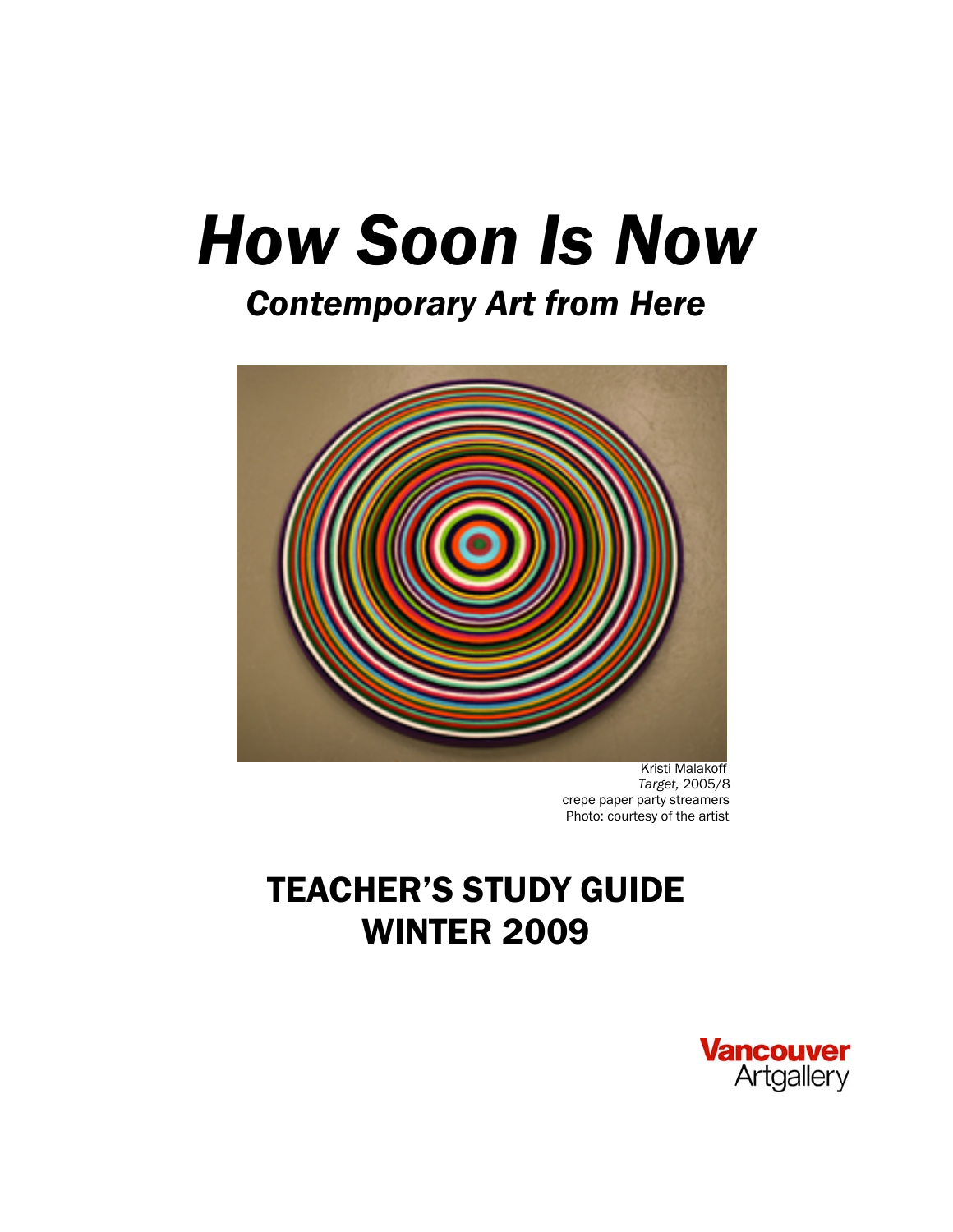### Contents Page

| Pre- and Post- Visit Activities |  |
|---------------------------------|--|
| $\mathbf{1}$                    |  |
|                                 |  |
|                                 |  |
| 2.                              |  |
| 3.                              |  |
| 4.                              |  |
|                                 |  |
| 5.                              |  |
|                                 |  |
|                                 |  |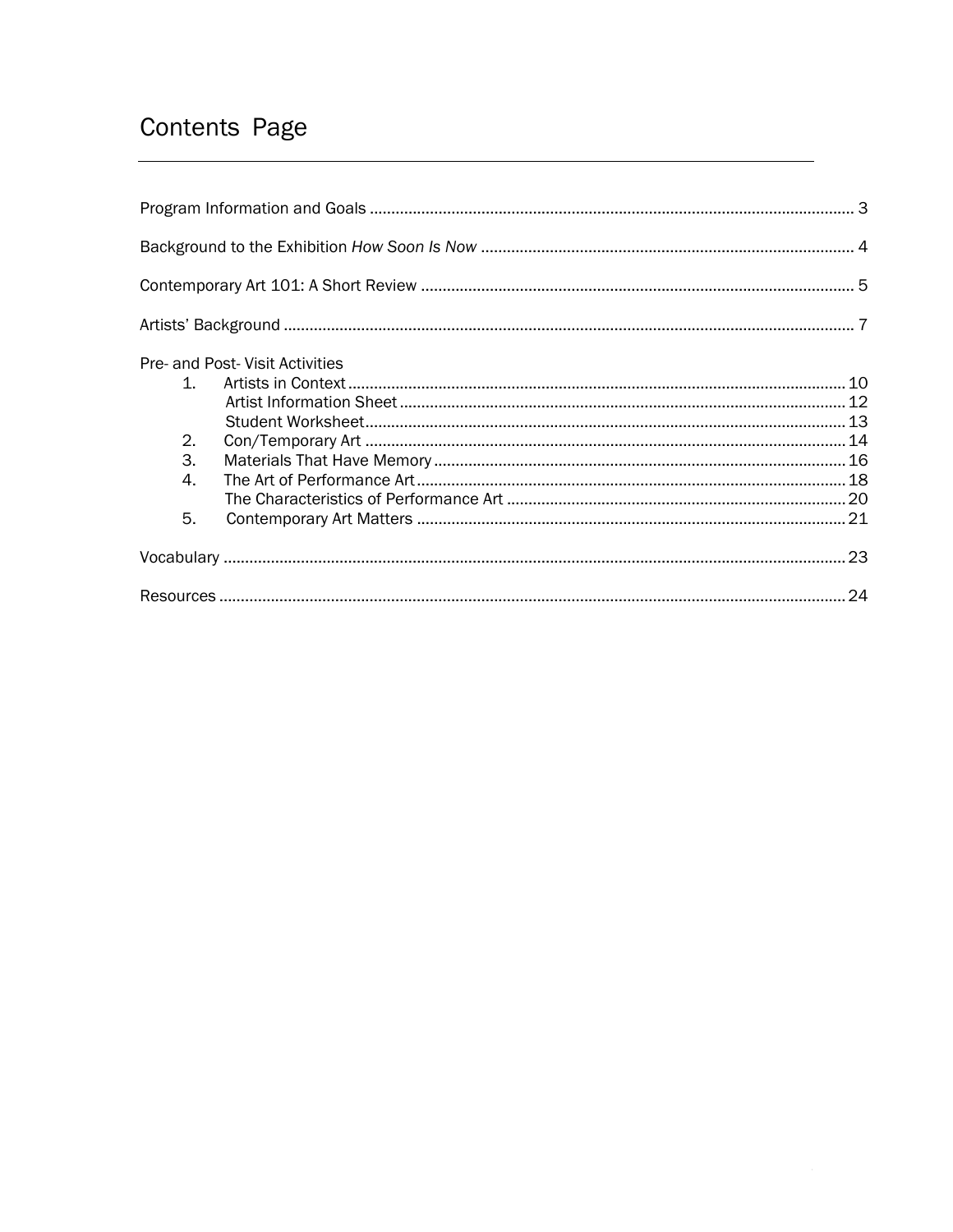# **Vancouver Art Gallery Teacher's Guide for School Programs**

The exhibition *How Soon Is Now* features new work by more than thirty of British Columbia's most compelling contemporary artists. They present a diverse and exciting array of work in non-traditional media, providing students with an opportunity to look, experience, touch, perform, move and interact with the artworks. Many of the artists are recent art school graduates; some have been practising art for many years but are emerging into new forms of their practice, which include video, music, painting, sculpture, installation and performance. Each artist is challenging viewers to engage in different ways—and question the old ways with the work that confronts them.

### DEAR TEACHER:

This guide will assist you in preparing for your tour of the exhibition *How Soon Is Now.* It also provides follow-up activities to facilitate discussion after your Gallery visit. Engaging in the suggested activities before and after your visit will reinforce ideas generated by the tour and build continuity between the Gallery experience and your ongoing work in the classroom. Most activities require few materials and can be adapted easily to the age, grade level and needs of your students. Underlined words in this guide are defined in the Vocabulary section.

The tour of *How Soon Is Now* has three main goals:

- to introduce students to a wide range of local contemporary artworks in diverse media
- to explore a body of work that places value on process over product, event over object and interaction over contemplation
- to examine the work of individual artists and consider how they are challenging traditional art practice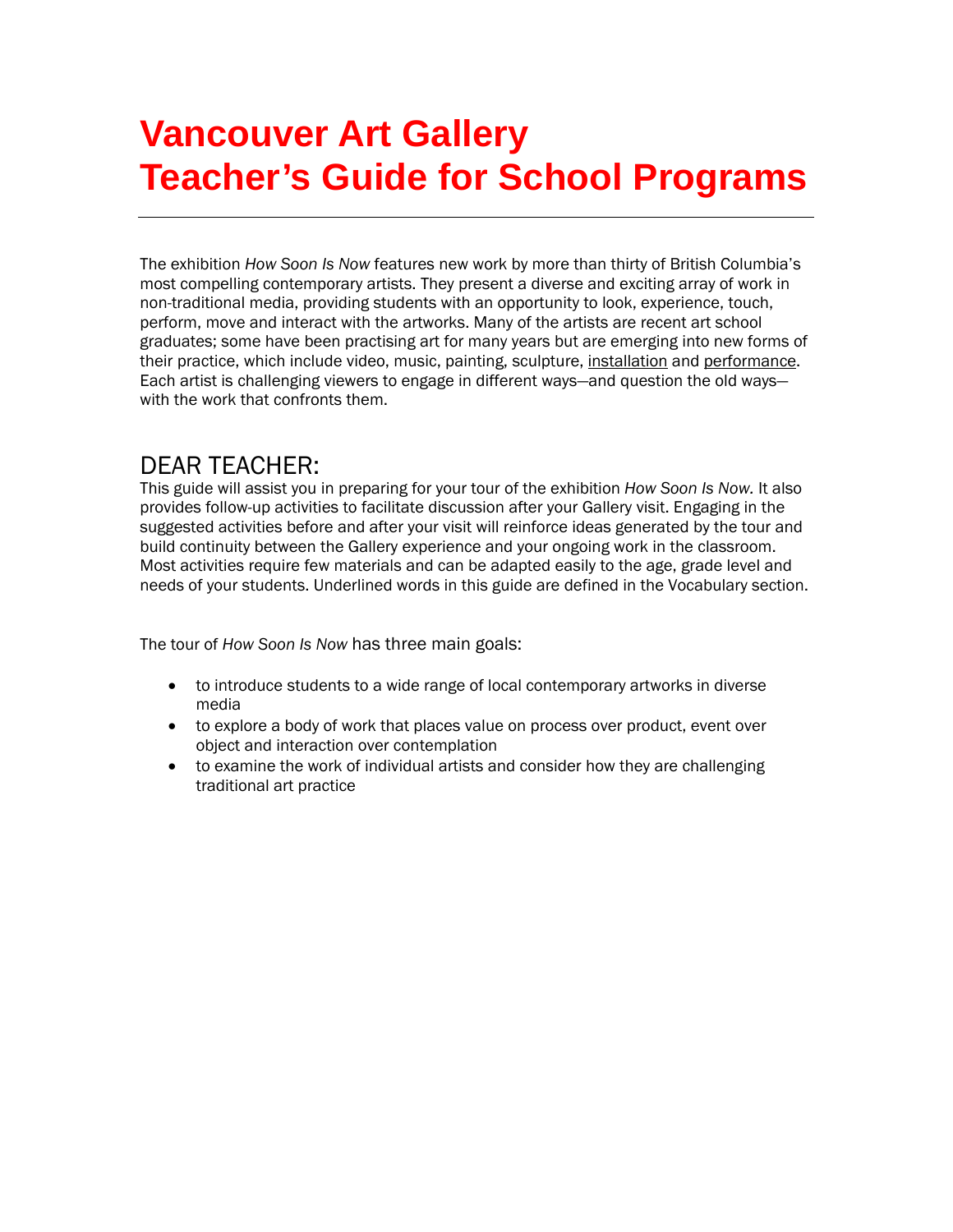### THE EXHIBITION: *How Soon Is Now*

*How Soon Is Now* showcases work by more than thirty contemporary artists working in British Columbia. The work spans a wide range of media, from painting and sculpture to video, music, installation and performance. The focus of the exhibition is on process rather than product, on the art-making event over the final object, and on interaction over contemplation. Students will be provided with a broad range of interactive possibilities by artists who frequently challenge traditional art practice, work collaboratively and activate public space.

Although the exhibition takes place on the second floor of the Vancouver Art Gallery, it is not confined to that space. Events and projects spill over into different parts of the building and, indeed, way beyond it. One such work is Samuel Roy-Bois' sound studio, which transmits sounds made by visitors from within a construction in the exhibition space to the lobby. Another work, which is completely off-site, is Kevin Schmidt's boat journey down the Fraser River while he watches an epic Hollywood movie, *Lord of the Rings*.

Students will engage with work that moves—as in Holly Ward's mobile pile of earth, which will traverse the length and breadth of the gallery space for the duration of the exhibition. They will encounter the transient and transformed nature of the materials of art as they walk atop Kristi Malakoff's large star made of actor's tape. They will enter social spaces created by the collaborative group Instant Coffee to conduct their own social interactions. They will confront humour and absurdity in works like Christian Kliegel's fake elevator, and consider the political and environmental implications of Sonny Assu's copper "disposable" coffee cups.

In short, students will be asked to rethink the idea of art as the precious object on the gallery wall. They will encounter the Gallery space as a venue for a wide range of critical, social and transformative experiences and gain insight into some of the strategies, methodologies and interests that inform contemporary artists in our province.

The exhibition is organized according to shared connections between works. It is curated by Kathleen Ritter, Assistant Curator of the Vancouver Art Gallery.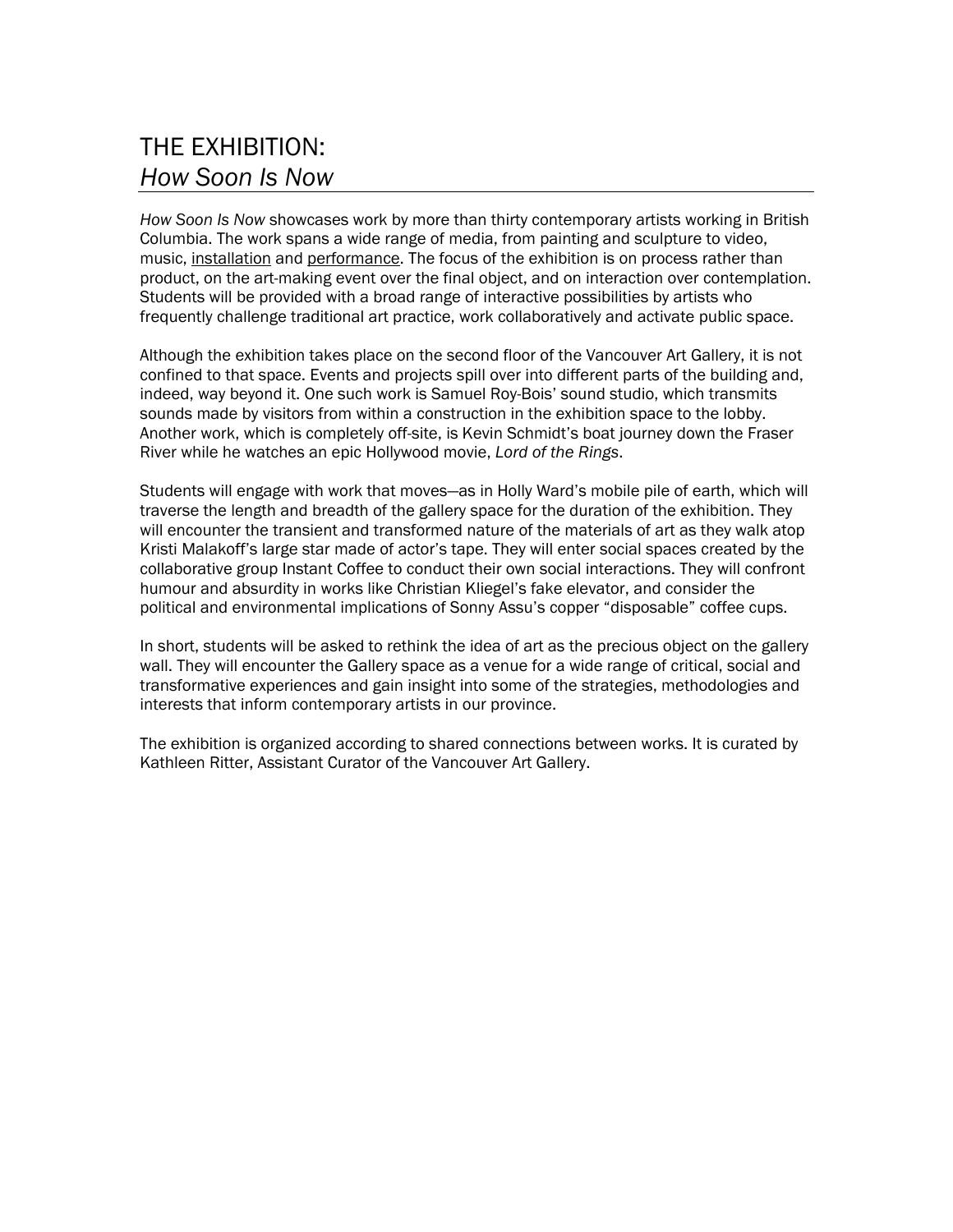### Contemporary Art 101: A Short Overview

Galleries and Museums frequently use the term "contemporary art" to define work produced since the Second World War. For the purposes of this exhibition, we will use the commonly used definition, which refers to artwork being produced by artists living today.

Artists are currently working in a multi-faceted environment that is globally influenced, culturally diverse and technologically advancing. Challenging traditional boundaries, contemporary artists use a limitless range of materials and ideas to reflect, explore and comment on today's world. Contemporary art defies easy categorization in its refusal to accept traditional organizing principles of art. Contemporary artists often reject historical definitions of what constitutes art, while simultaneously challenging and engaging in a debate with prior styles and movements.

Contemporary art engages viewers who bring their own responses, experiences and opinions to the artwork. The viewer is expected to play a significant role in constructing meaning in contemporary art. Viewers are expected to engage with the artwork not by asking "Is it good?" or "Is it beautifully crafted?" but rather, by considering whether the work is challenging, raises interesting ideas or is even relevant.

Contemporary art frequently engages the viewer in the following ways:

- by creating dialogue around personal and cultural identity, family, community and nationality,
- by inviting open-ended methodology and an inquiry-based approach; by asking questions that stimulate discussion,
- by being deliberatively provocative, making viewers feel uncomfortable, confused, even angry,
- by addressing controversial, ambiguous or contradictory topics, and/or
- by placing work in alternative contexts in the community as well as in galleries and museums.

Two forms that have risen to prominence in contemporary art practice, installation and performance art, bear some added consideration.

### Installation Art

The term installation was first used in the seventies to describe an art environment that took into consideration the viewer's entire sensory experience, rather than the purely visual response demanded by a precious object on a "neutral" wall. Installations were usually mixed-media constructions that the spectator was often able to enter or otherwise engage with. Installations were often—and still are—designed to be site-specific, and might be constructed in an art museum or gallery environment, or in any other public space, depending on the artist's intention.

Documentation is often an integral part of the installation as it is frequently the only means of preserving the work once the installation comes down. Non-traditional art materials have remained crucial and purposeful in the construction of contemporary installations. Sound and new technologies are frequently incorporated into installations. Installation art has been absorbed into the mainstream art world and no longer has the subversive undercurrents of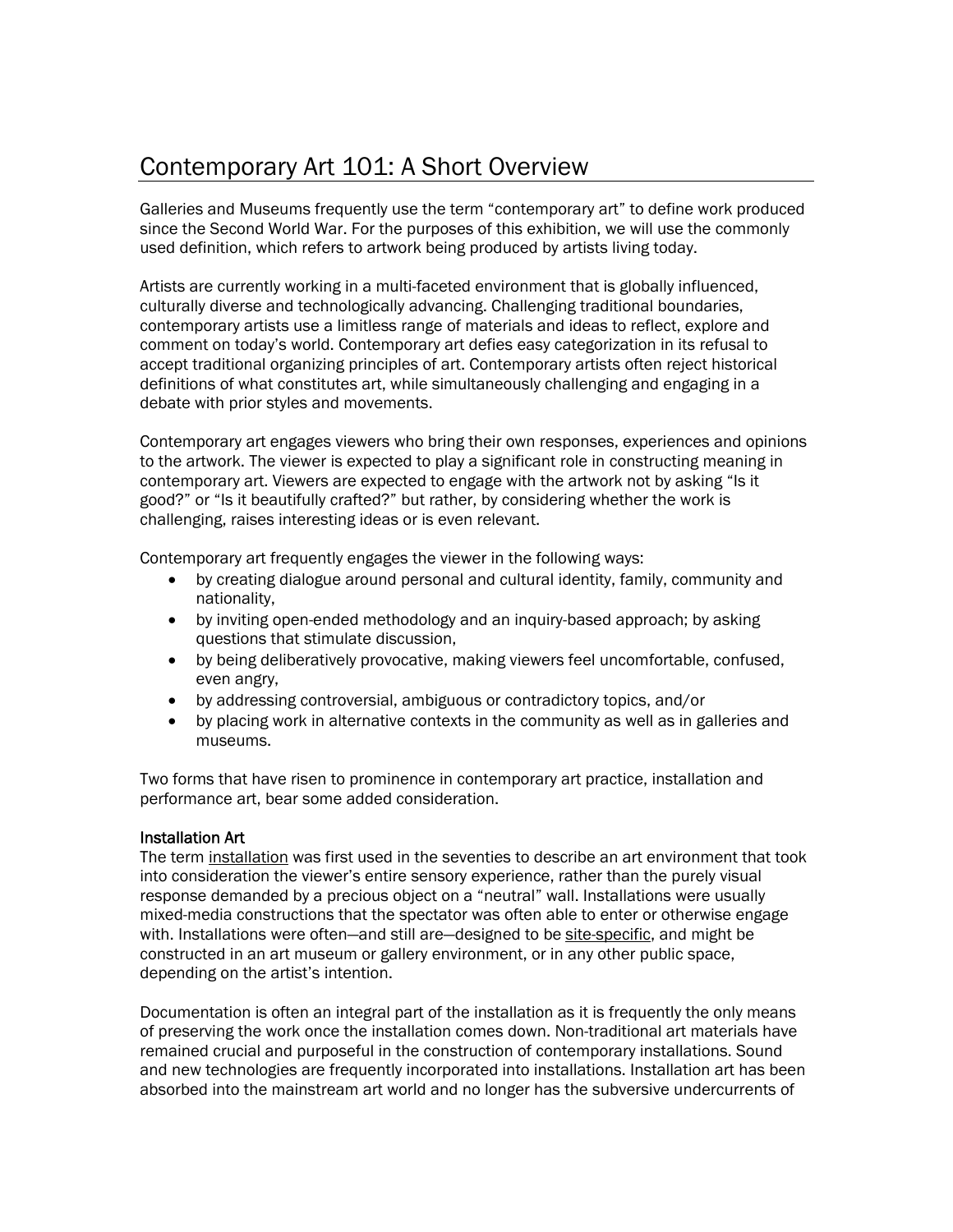the past, although it frequently still challenges and confronts the viewer and mainstream values and practices.

### Performance Art

Performance art (as opposed to performing arts such as dance and theatre) grew out of the visual arts in the sixties and seventies. It began as a radical art form where artists used their bodies to engage an audience at a specific time and place. The event, ephemeral as it was, quickly became associated with documentation—through video and photography—as the only means of the performance reaching a wider public, although the performance itself, rather than any specific object, still constitutes the work of art.

Performance art was initially closely allied with conceptual art and is still seen as a nontraditional art form that challenges mainstream conventions of the scripted, narrative, theatrical performance. Performance art continues to be viewed as somewhat unorthodox, and is often held in alternative spaces rather than formal museum or theatre settings.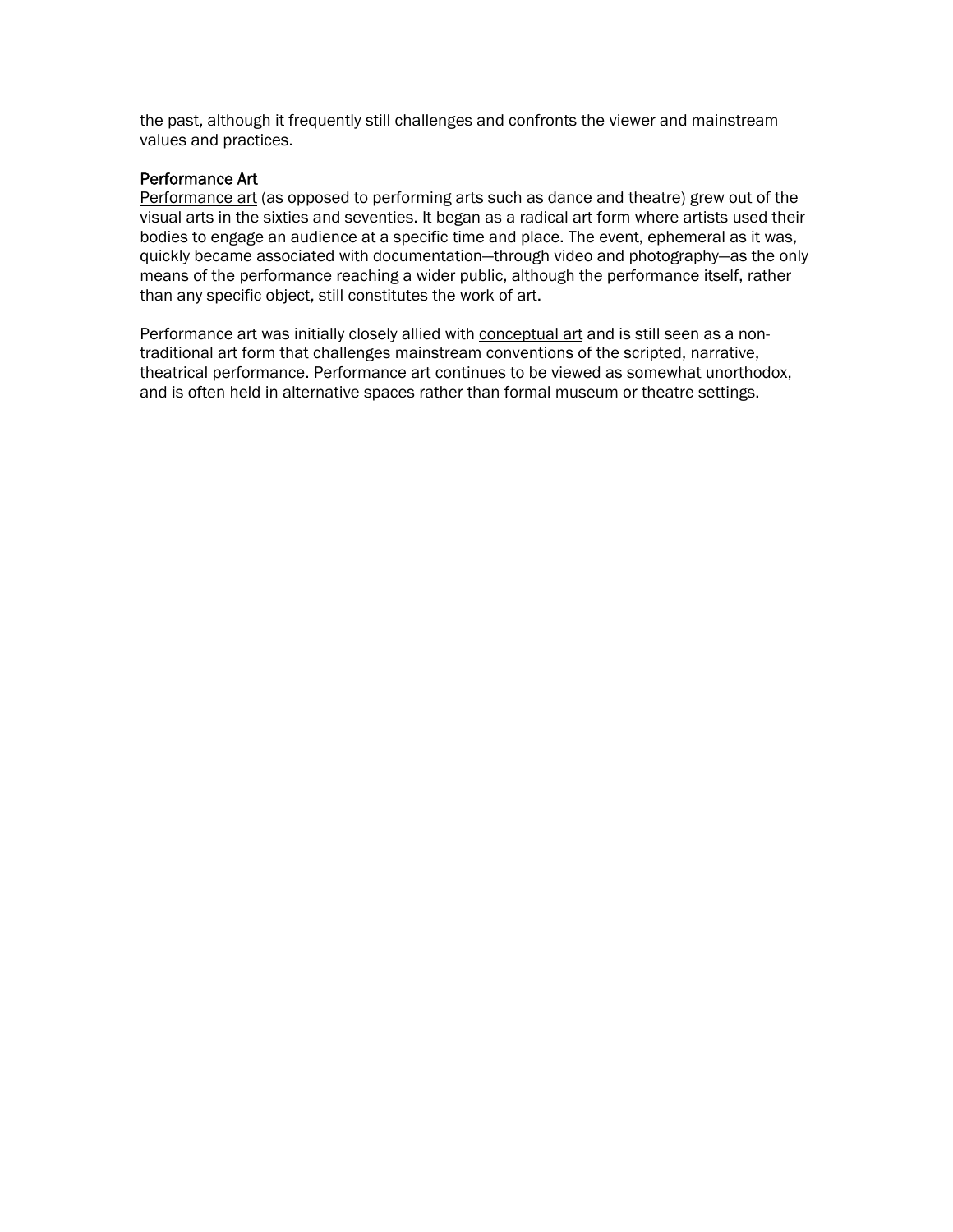### ARTISTS' BACKGROUND

The following background information highlights some of the artists whose work we may explore in the school tour.

### Sonny Assu

Sonny Assu was born in British Columbia in 1975. A member of the Laich-kwil-tach Nation of the Wei Wai Kai (Cape Mudge) band, he has lived most of his life in Vancouver. Assu studied art at UBC and the Emily Carr Institute of Art + Design, and his work has been exhibited in group and solo exhibitions both locally and internationally.

Assu writes: "My work comes from *challenging the notion tradition.* My tradition/identity is not only made up of Indianness but is also made up of TV, comic books, pop culture and the effect of mass media/advertising: By using the images I use now, I begin to empower the Indian culture by appropriating from the appropriator. By melding my pop past with the exploration of the Laich-kwil-tach culture, I am breathing new life into an art form that has become a commodity."

*Sixty Seven Copper Cups* comprises stacked disposable-type cups and lids, meticulously crafted out of copper. Assu sets up an uneasy association by using this semi-precious metal for objects usually so mindlessly discarded in contemporary throwaway culture. The number of cups is a reference to the number of years that the potlatch was banned.

#### Cedric, Nathan and Jim Bomford

Cedric and Nathan Bomford are brothers born in the seventies on Vancouver Island. Nathan studied art in Victoria and Halifax, and currently lives in Victoria. Cedric studied art in Vancouver and Sweden, and divides his time between Vancouver and Europe. They have both exhibited their work—mainly photographic—locally and internationally. Their father Jim, an engineer, lives on Vancouver Island.

Recently Cedric and Nathan have been working together on large-scale site-specific installations, collaborating with their father. This process of collaborative architectural constructions has grown out of their shared interest in architecture, which was previously expressed through their individual photographic work. In a recent project they collaborated with relatives and neighbours who provided salvaged wood from their yards.

The Bomfords are collaborating on a new site-specific piece for *How Soon Is Now*, which will be constructed in the Vancouver Art Gallery. Their work is based on shared family stories, which they relive through the creation of their large architectural structure.

#### Instant Coffee

Instant Coffee is an artists' collective based in Vancouver and Toronto. One of the collective's major objectives is to blur the lines between the studio and the exhibition space. Artists in the collective have exhibited work, promoted artists' projects and participated in art events world-wide.

Instant Coffee defines itself as "a service oriented artist collective." The artists create both formal installations and event-based activities or performances that often include a space where social interaction takes place and ideas are exchanged. They are committed to thinking outside the confines of traditional exhibition structures, and their work frequently contains a site-specific architectural element.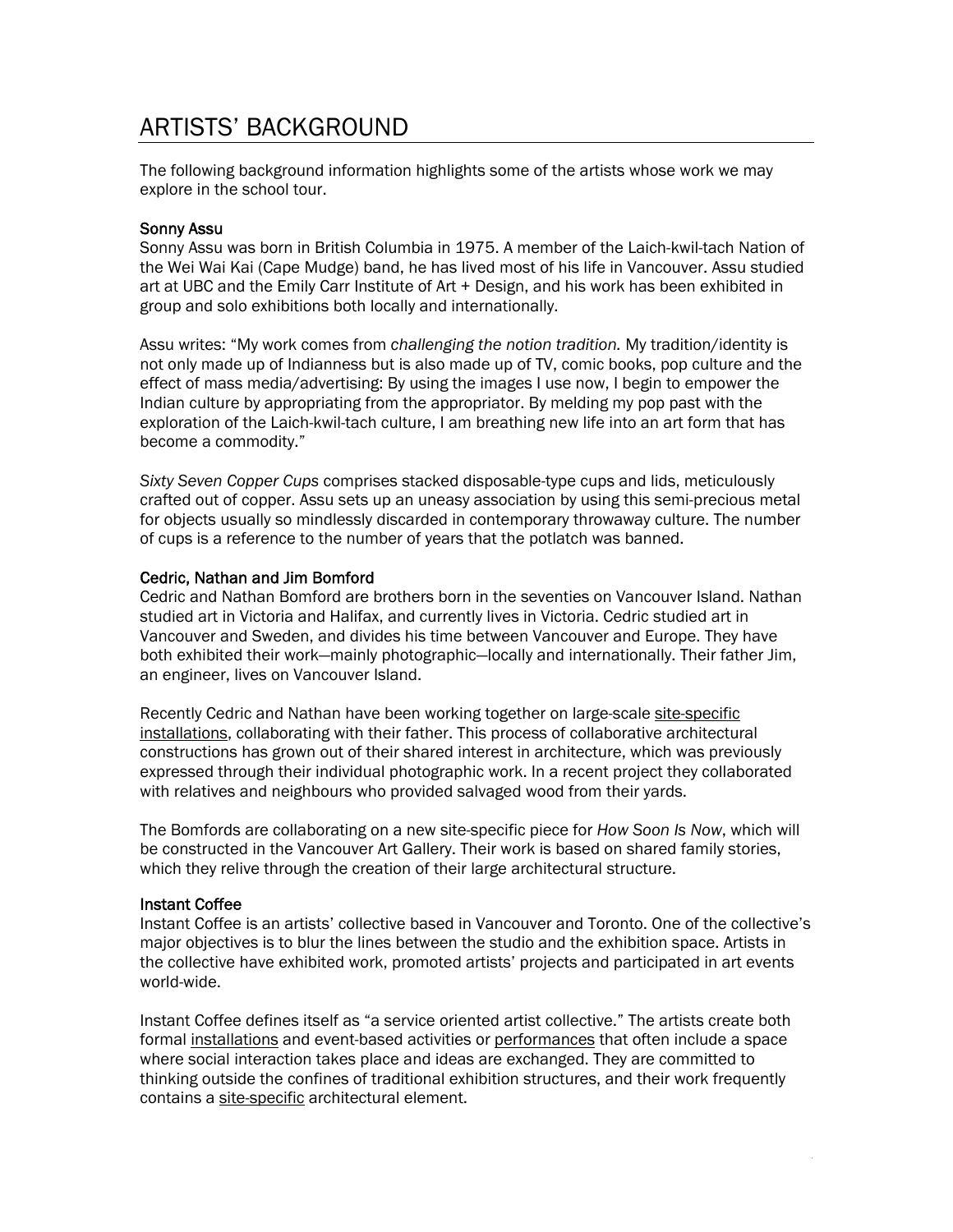*Nook* has had several incarnations. It began as a twenty-four-hour social space, a real kitchen nook in which all the usual social and domestic activities took place. In the Vancouver Art Gallery it will consist of four separate spaces into which the viewer is invited to sit, share the space and engage in informal conversation.

#### Kristi Malakoff

Kristi Malakoff was born in Canada in 1974. She graduated from the Emily Carr Institute in Vancouver in 2005, winning many awards and scholarships. She has exhibited in group and solo shows across North America and Europe.

Her detailed, labour-intensive artwork has been called obsessive. She painstakingly crafts brightly coloured installations and sculptures cut out of paper, photographs, crepe paper streamers and masking tape. The pieces might hang on a wall or from the ceiling, or be constructed directly on the floor for viewers to walk on. Many of her works are created for a specific exhibition and are destroyed by being dismantled when the exhibition ends. The transient nature of her work, the disposable nature of many of the materials and her work's relationship to craft are some of the core ideas that open up a dialogue within the context of contemporary popular culture.

Malakoff's massive work *Skull* (10 x 9 feet)—made out of 12,000 digital photographs of flowers—exuberantly references the Mexican holiday Day of the Dead. *Target* is made entirely out of crepe paper party streamers, laid out on the floor in concentric coloured circles.

#### Luanne Martineau

Luanne Martineau was born in Saskatoon in 1971. She studied art in Nova Scotia, Alberta and BC. She lives in Victoria, where she is professor of theory and curatorial studies at the University of Victoria. She has exhibited her art widely, both locally and nationally.

Martineau has become known for her hand-spun felted wool hanging sculptures that have been described as being cuddly and fierce at the same time. She layers imagery densely, simultaneously referencing cartoon characters, pop culture and Modern artists. Her labourintensive work includes elements that can be seen as satirical, craftsy, feminist, figurative and abstract. She also creates complex, intimate, animated drawings that form a strong counterpart to her increasingly complicated mixed-media hybrid sculptural forms.

Her work in *How Soon Is Now* will include a selection of these felt- based sculptural forms made out of yarn, wool and felt.

#### Samuel Roy-Bois

Samuel Roy-Bois was born in Montreal in 1973. He attended both Laval and Concordia universities, and currently lives in Vancouver. His work has been shown in solo and group exhibitions in Quebec, Paris, Lausanne and Mexico City.

Roy-Bois began working in sculpture before turning to large architectural installations. He creates environments using domestic and industrial materials, including wood, paint, Plexiglas, household objects and furniture. Lines between his artwork and the exhibition space become blurred as he plays with ideas of public and private spaces. He has become known as a multi-disciplinary artist, working as a musician and a performer.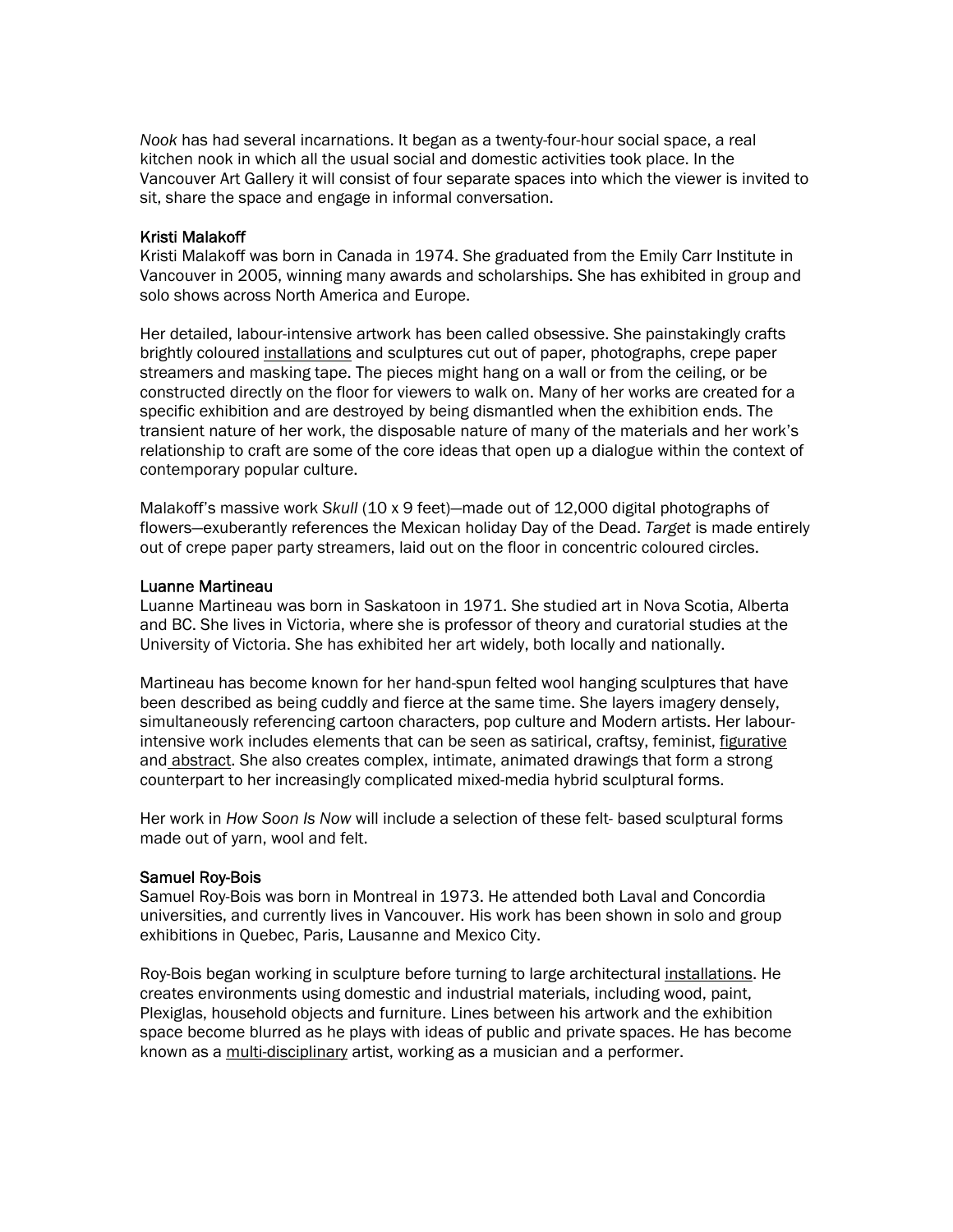In *At the Moment We Met Again,* Roy-Bois creates a soundproof recording booth within the exhibition space, using wood, carpet, musical instruments, electric lighting, microphones and speakers. Viewers are invited into the space to create sounds and music, which are then broadcast into a separate area. At the Vancouver Art Gallery the sounds will be transmitted into the lobby.

### Brendan Tang

Brendan Tang was born in the seventies in Dublin, Ireland, to Trinidadian parents of Asian descent; he is now a citizen of Canada. He received his art education in the US and Canada and currently resides in Kamloops where he teaches ceramics at Thompson Rivers University. He has exhibited his work extensively across North America, and sees the Internet as an important tool that connects him with his audience.

Tang creates non-functional ceramic objects that incorporate a variety of non-traditional materials, including sound and video technology, vinyl and electrical wiring. He combines these with surface treatments like hand painting, gold lustre, airbrushing, hand-modelled filigree and photo-based decals. He writes: "At once, my works exhibit the paradoxical tendency to be irreverent, frivolous, and playful, as well as being thoroughly engaged in critical reflection." In his work he is continually exploring issues of race, class and culture.

His interest in cultural appropriation is immediately apparent in his Manga Ormolu series, some of which will be seen in this exhibition. These are ceramic/mixed media works that use traditional Chinese ceramic design and form along with playful contemporary manga overlays.

### Holly Ward

Holly Ward was born in the seventies and studied art in Nova Scotia and Ontario. She currently lives in Vancouver and her work has been exhibited in group and solo exhibitions across North America and Europe.

Ward is an interdisciplinary artist, who works with drawings, sculpture and multimedia installation. In her work, she is constantly questioning accepted notions, whether they are concerned with social progress and political power, or the transformational aspects of materials.

*Island* (2005) consists of a mound of dirt heaped on the floor of the Gallery. This mound is moved around by staff and volunteers on a regular basis, leaving a trail of dirt in its wake. Ward is challenging the conventional notion of an art object as static and contained. Her drifting pile of dirt is constantly seen in relation to new works of art, and the viewer is asked to consider this ever-changing set of visual relationships.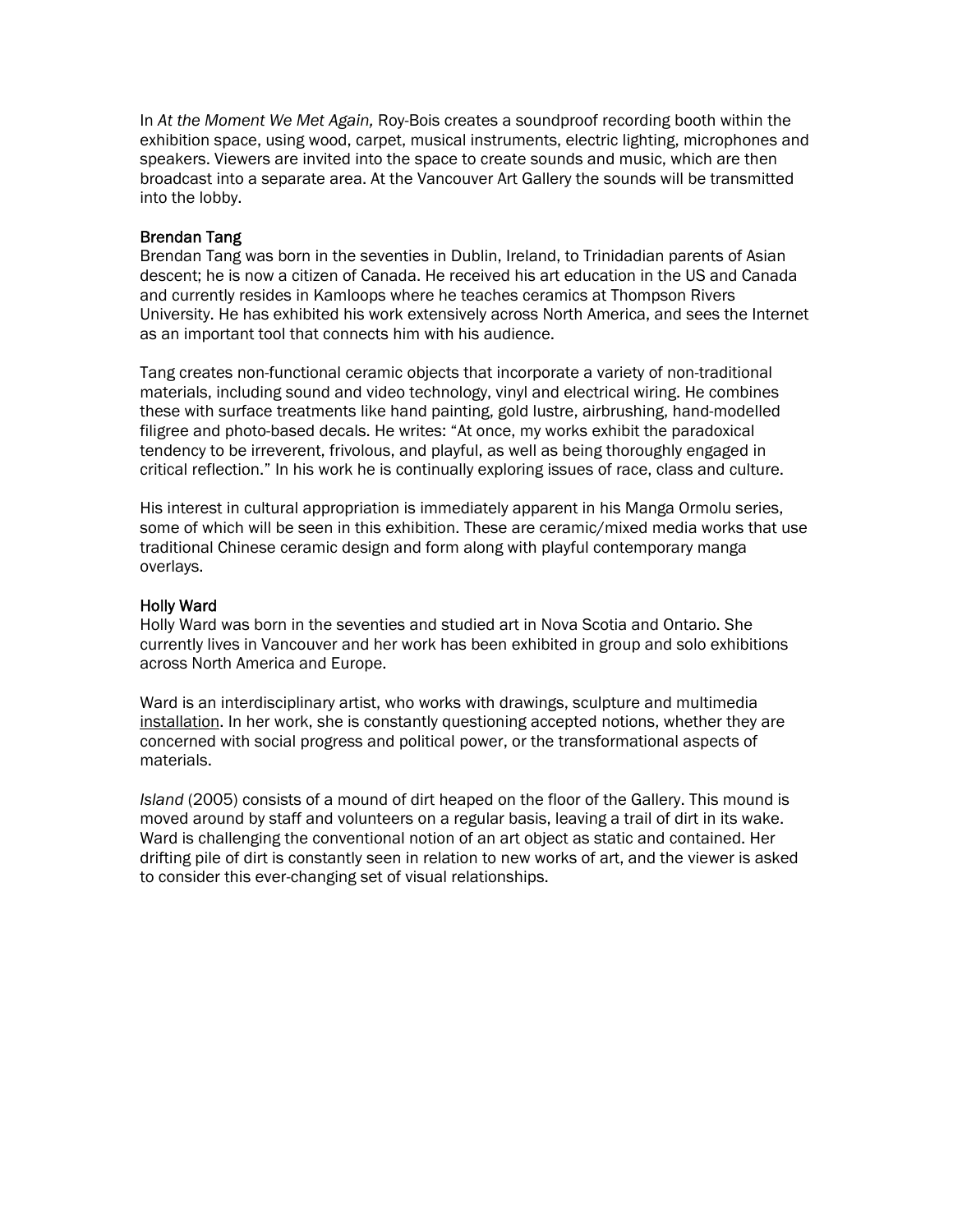### PRE-VISIT ACTIVITY: Artists in Context (Intermediate and secondary students)

### Objective:

Students research some of the artists in this exhibition, focusing on some of the major ideas and trends in contemporary art

### Background:

*Art 21*, the PBS Documentary Series on Contemporary Art, offers the following explanation of the world that contemporary artists find themselves in:

"Contemporary artists work in a globally influenced, culturally diverse and technologically advanced world. Their art is a dynamic combination of materials, methods, concepts and subjects that challenge traditional boundaries and defy easy definition. Diverse, eclectic contemporary artists are distinguished by the very lack of a uniform, organizing principle, ideology or 'ism'."

### Materials:

 $\Box$  the Internet: some useful websites are:

[www.artcyclopedia.com](http://www.artcyclopedia.com/) [www.wikipedia.com](http://www.wikipedia.com/)  [www.tate.org.uk/collections/glossary/](http://www.tate.org.uk/collections/glossary/) individual artists' websites

- art books
- Artist Information Sheet (following page)

### Process:

1. Ask students what they expect to see in a traditional work of art. And in a contemporary work of art? Divide the board into sections and elicit the students' responses. It could end up looking something like this:

|                    | <b>Traditional Art</b>          | <b>Contemporary Art</b>                                   |
|--------------------|---------------------------------|-----------------------------------------------------------|
| Subject            | Landscape, portrait, still life | Personal, social, political                               |
| <b>Art Process</b> | Painting, drawing, sculpture    | Video, photography, collage,<br>performance, installation |
| <b>Style</b>       | More realistic                  | Abstract                                                  |
| <b>Materials</b>   | Paint, bronze, wood             | Plastic, sand, fabric, text,<br>wire, clay, electronics   |

(Students might need some terms defined; e.g. installation, performance, abstract. See Vocabulary and introductory sections.)

- 2. Give students the following definition: "Contemporary artists work in a globally influenced, culturally diverse and technologically advanced world." Break down the statement into digestible bits and discuss what each phrase means to students in their immediate world. Discuss how students think these ideas might affect artists in their work: e.g., an artist's ethnic background might be reflected in the work.
- 3. Divide the students into small groups. Assign each group one of the artists and give them the information on the Artist Information Sheet (following page).
- 4. Ask students to use the Internet to do some research on their artist, looking for both personal background information and details about some of their artwork. Ask them to think about the work in terms of Subject Matter, Art Process and Materials.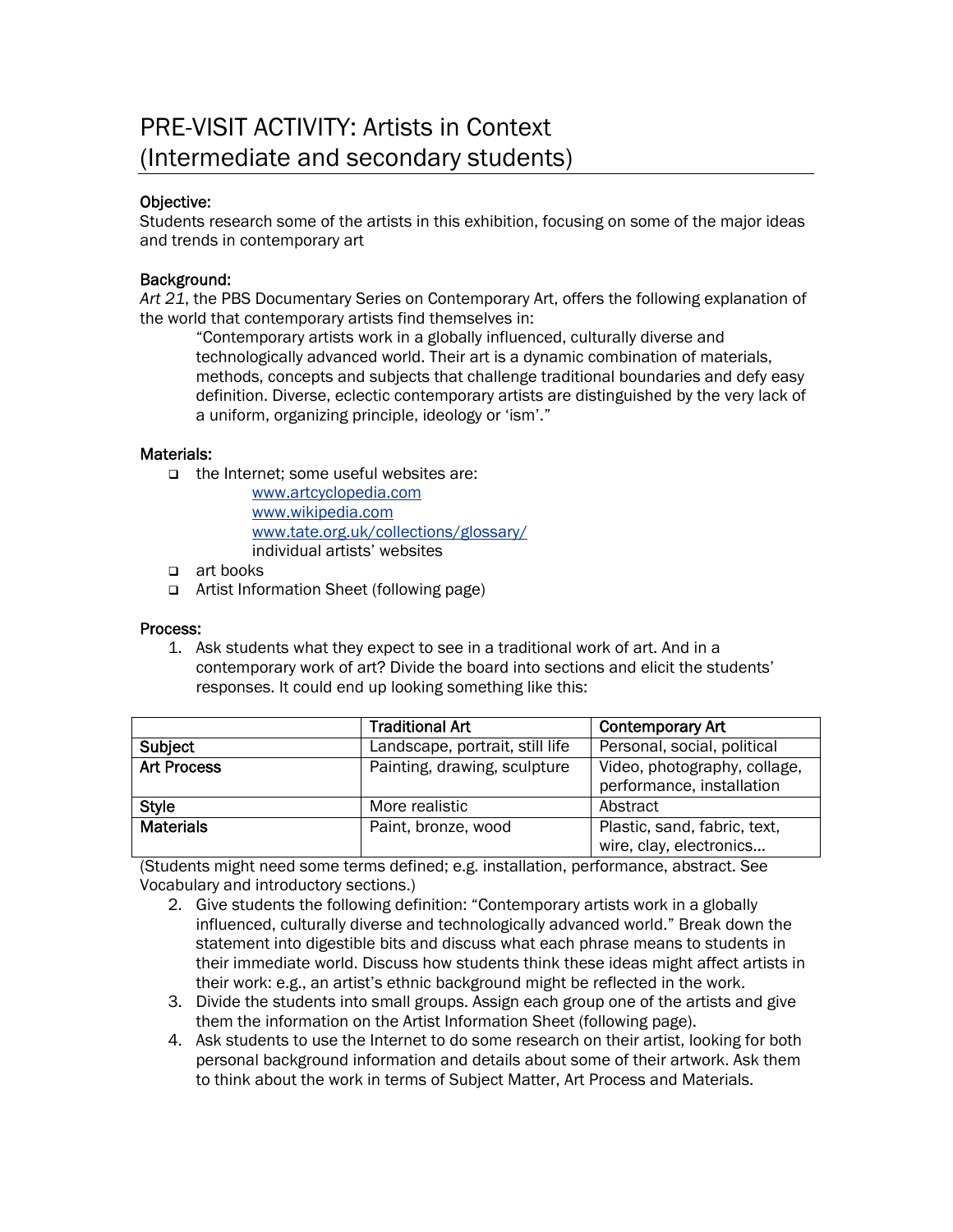- 5. Have each group find an image of a work they feel is significant to this artist and make a sketch of it.
- 6. Have each group present their artist and explain that artist's work using the sketch they have made, while the rest of the class fills in the Student Worksheet (page following the Artist Information Sheet).

### Conclusion:

Discuss with the class:

- Did the artists have anything in common? What?
- Think back to the statement: "Contemporary artists work in a globally influenced, culturally diverse and technologically advanced world." Does this apply to these artists? How?
- Did the artists have any elements or perspectives that might be described as particularly British Columbian? Or Canadian? If not, why? If so, how?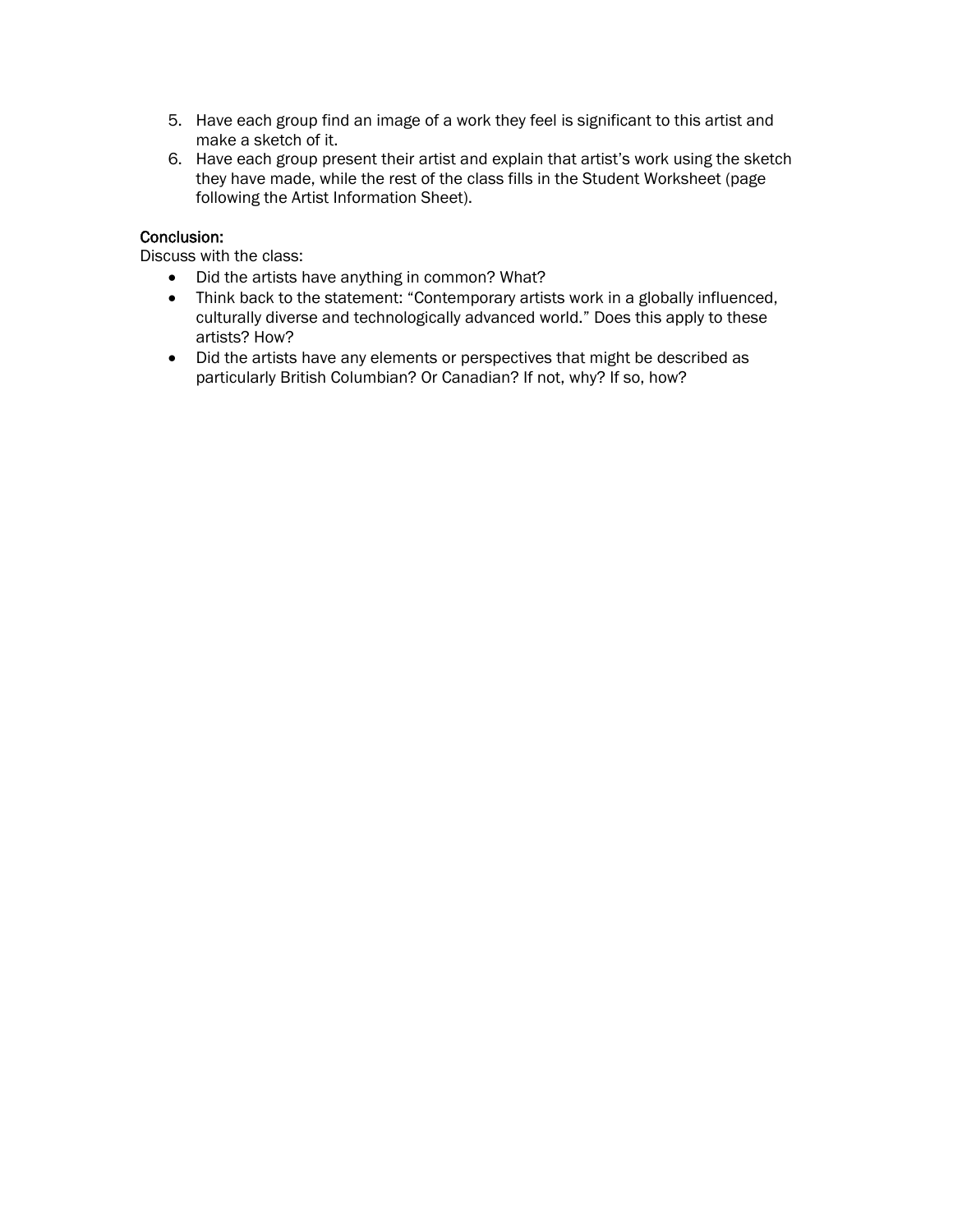### Artist Information Sheet

### Sonny Assu

- Mixed racial background; First Nations heritage important to him and in his work
- Influenced by and immersed in pop culture and developing technologies
- Makes objects, mixing new technology with traditional forms and materials

### Cedric, Nathan and Jim Bomford

- Cedric and Nathan are brothers; Jim, their dad, is an engineer
- Both artists worked in photography until they began working together on collaborative projects, which provide a space for old family stories
- Together they construct large-scale site-specific installations

### Instant Coffee

- Artists' collective, functions in both Toronto and Vancouver
- Artists collaborate, create installations, use mixed media, give performances
- Are concerned with the idea of public/private space and social interaction

### Kristi Malakoff

- Makes detailed, labour-intensive, time-consuming artworks
- Work might hang on wall or fill room as a large installation
- Uses everyday paper or fibre-based materials that are often disposable

### Luanne Martineau

- Makes incredibly detailed drawings and mixed-media soft sculptures
- Often creates felted objects that are neither completely abstract nor figurative
- Her work often crosses the lines or bridges the gap between contradictions such as art and craft, serious and ironic, Pop culture and Modern art

### Samuel Roy-Bois

- He is an artist, musician and performer; now makes large architectural installations
- Uses mixed media including building materials, technology and sound
- He is interested in art being experienced rather than just observed; often blurs the line between the work of art and the exhibition space

### Brendan Tang

- Mixed background (Irish, Trinidadian, Asian, Canadian)—cultural concerns reflected in his artwork
- Creates ceramic objects which incorporate mixed media and intricate surface decoration
- Pop culture, manga, technology and fine detailed ceramic work all claiming attention

### Holly Ward

- Works with drawings, sculpture and multimedia installations
- Through her work she tackles big ideas like social progress, political power and the nature of the art materials themselves
- Makes movable installations out of non-traditional materials like dirt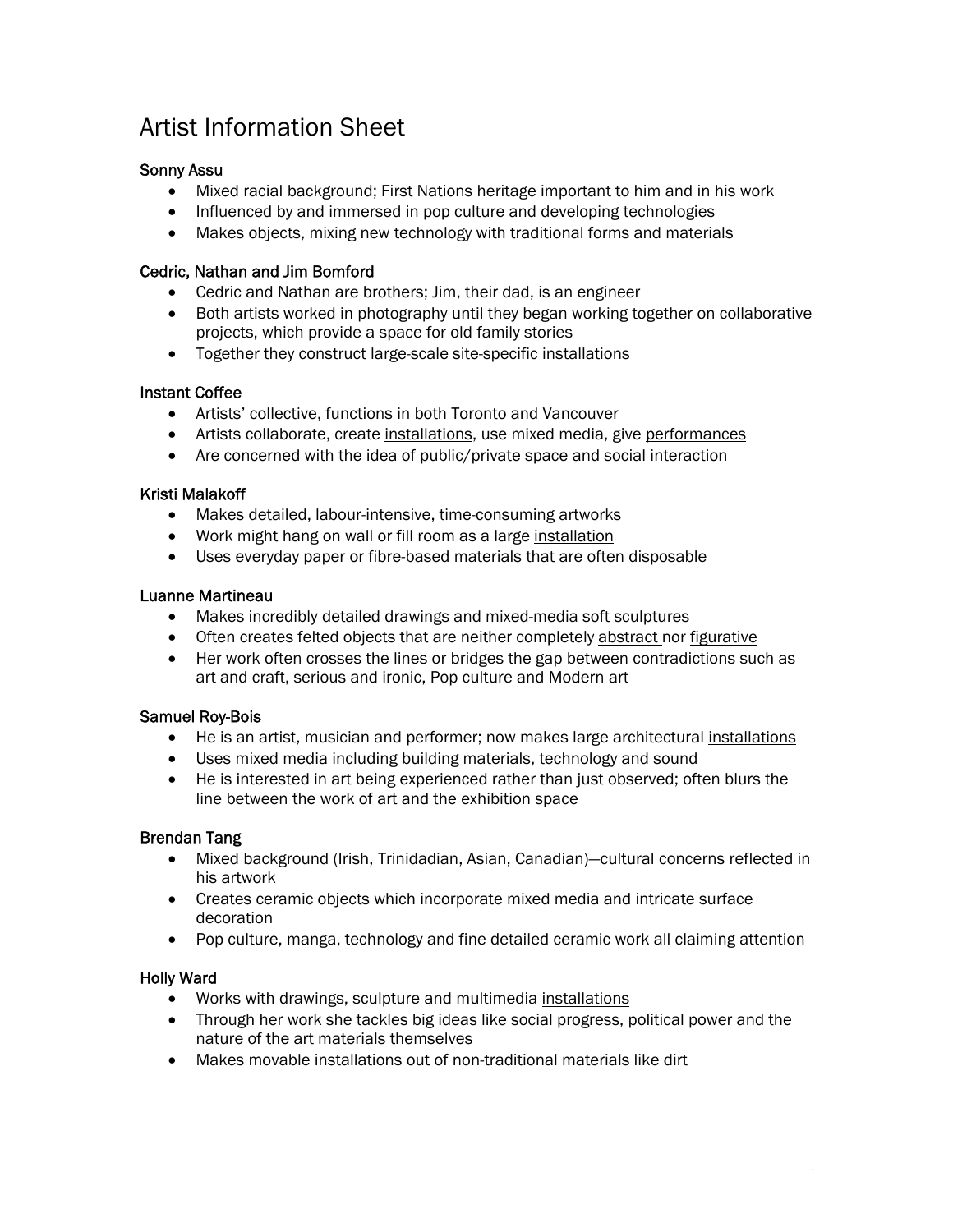### Student Worksheet

|                            | Personal<br>Information | Subject | Art Process | Materials |
|----------------------------|-------------------------|---------|-------------|-----------|
| Sonny Assu                 |                         |         |             |           |
| The Bomfords               |                         |         |             |           |
| Instant Coffee             |                         |         |             |           |
| Kristi Malakoff            |                         |         |             |           |
| Luanne<br>Martineau        |                         |         |             |           |
| Samuel Roy-<br><b>Bois</b> |                         |         |             |           |
| Brendan Tang               |                         |         |             |           |
| Holly Ward                 |                         |         |             |           |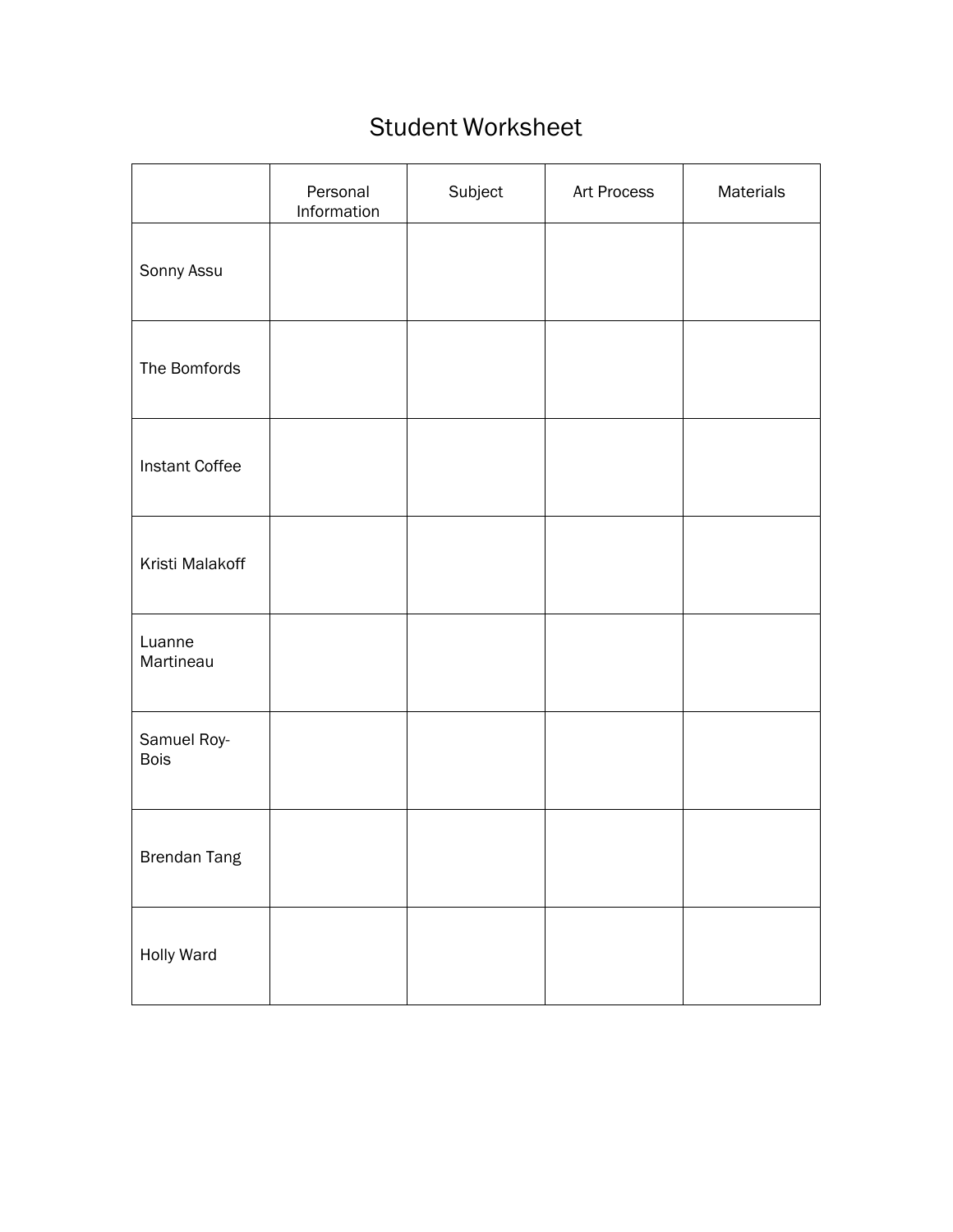### PRE-VISIT ACTIVITY: Con/Temporary Art (Primary students)

### Objective:

Students look at Kristi Malakoff's work – *Target, Skull* and *Star* and make an artwork out of everyday, reusable materials that they then document before taking apart

### Background:

- Many of the works in this exhibition of contemporary British Columbia art are sitespecific, meaning that the work is created within this space and time and will be dismantled once the exhibition is over. Often site-specific installations are documented through video or photographs, which then become an important part of the work's process/public access/longevity.
- Students might need a review of some formal elements and principles of design prior to commencing the activity. The following can be reviewed in its entirety or in part.
- The British artist Andy Goldsworthy has made numerous site-specific installations out of transitory materials from nature like snow and leaves. Although his work is not in this exhibition, it might be a useful point of departure for students to look at some of his work. It is well documented and easily available on the Internet.

### It all starts with a dot!

Line: the path of a moving dot. Shape: what happens when lines meet to enclose an area. Form: the part of the painting that looks like a sculpture. Texture: describes the way an object feels. Colour: a wavelength of light that can be described with words. Tone: the lightness or darkness of a colour. Intensity: the brightness of a colour. Balance: about how things are ordered. Contrast: about opposites, when things are unlike one another. Emphasis: what you look at first. Movement: motion and action. Pattern: repetition. Unity: how everything works together.

### Materials:

- □ Kristi Malakoff's website: [www.kristimalakoff.com](http://www.kristimalakoff.com/) (find images of flower cutouts and *Target, Skull* and *Star)*
- art materials that are easily available in fairly large quantities; e.g., fabric *OR* coloured paper *OR* twigs, leaves and other outside found objects
- □ scissors
- □ camera

### Process:

1. Show students some of Malakoff's work; e.g., *Target, Skull, Star* and some of her flower cutout works. (These are easy to find and can be printed from her website.) Tell students that this is site-specific work (installation) and after the exhibition is over, the work is destroyed by being dismantled. Show students some images of Andy Goldsworthy's transient, site-specific installations.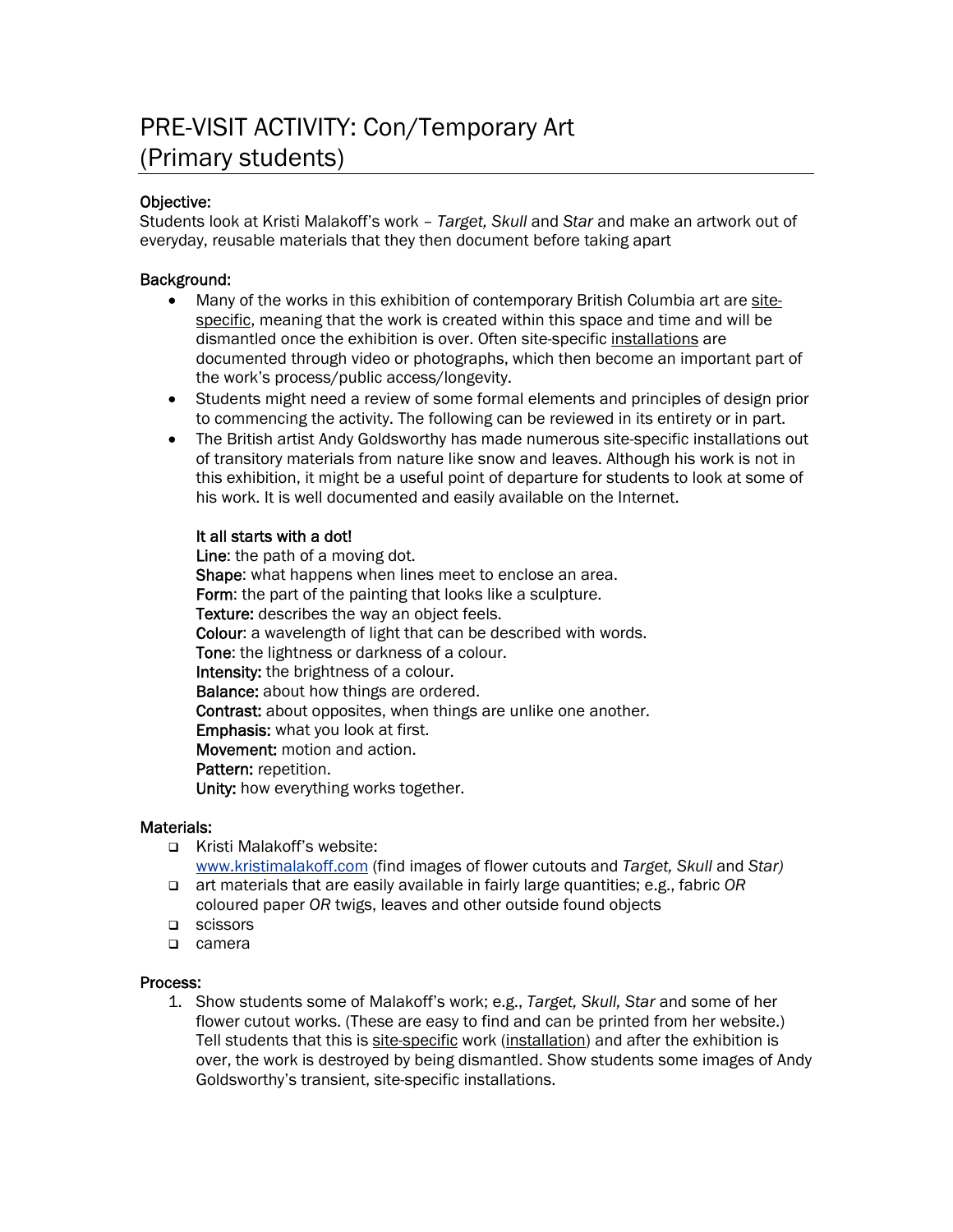- 2. Select some materials and tell the students that they are going to make an artwork by arranging the materials on a surface to create a design or shape. (You can also select a theme or subject; e.g., geometric shapes, or a face, or a specific object like a chair or a flower.)
- 3. Have students cut, tear, fold or bunch and arrange their materials onto a cleared surface (their desk or the floor) to create their artwork, *without* gluing it down.
- 4. Establish some parameters about line, colour, shape, texture—depending which ones they have reviewed; e.g., you might suggest they work with complementary colours, or alternating textures, or varying shapes.
- 5. When they are done, have them look at each other's work.
- 6. Take photographs of their work, and then have them clear it away.
- 7. Display—or project—the photographs of the work.

### Conclusion:

Discuss the project:

- What was easy/difficult/interesting about making the artwork?
- What did you notice about your classmates' artwork?
- How was it to create a work that is not permanent?
- How was it to have to destroy the work?
- How is the work different in the photograph from the actual piece?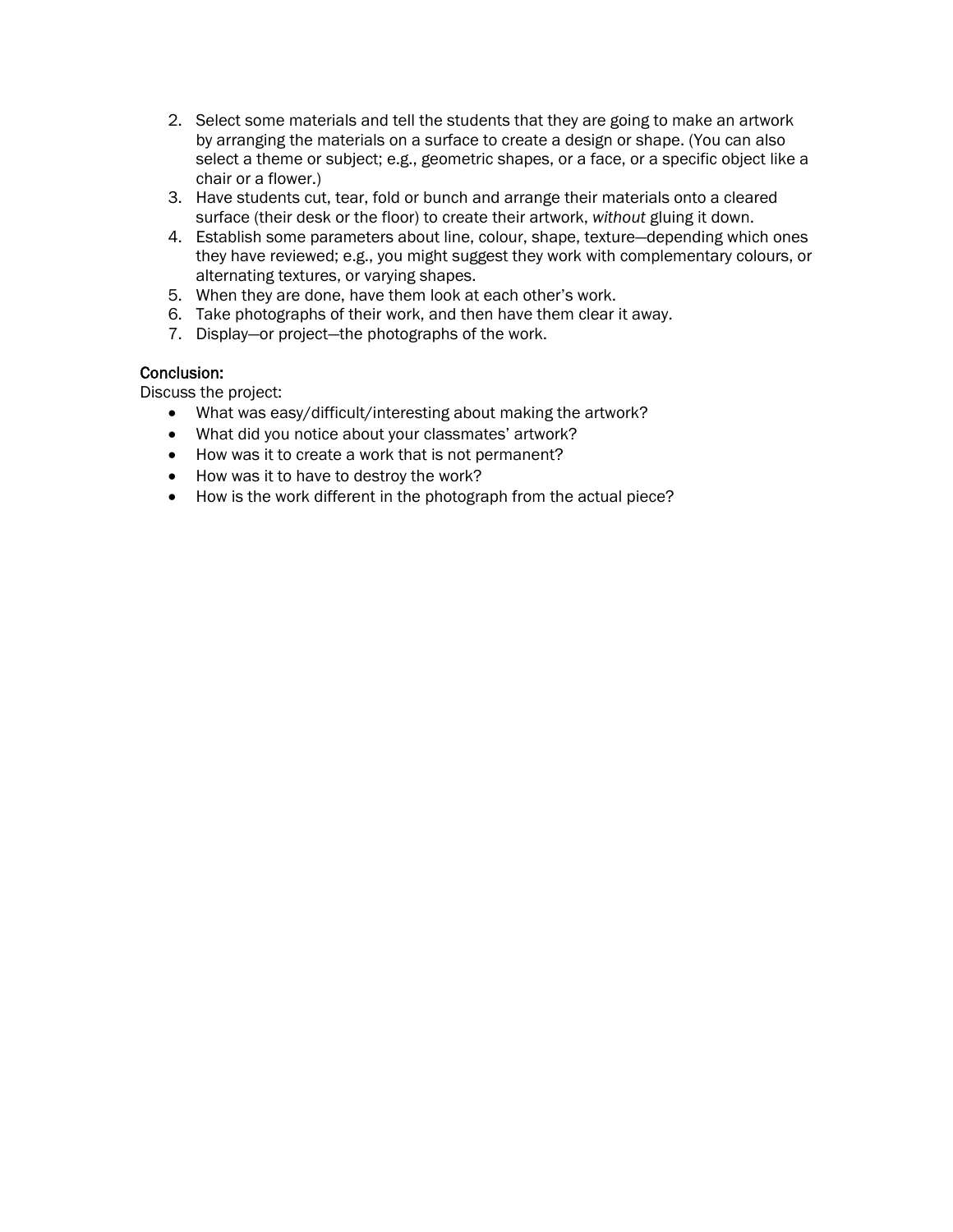### PRE- or POST-VISIT ACTIVITY: Materials That Have Memory (All grades)

### Objective:

Students discuss and make a collaborative installation using non-traditional materials that evoke a specific time or place, or that represent a particular aspect of their identity.

### Discussion:

- The use of non-traditional materials has become one of the defining elements of contemporary art. The American artist Mark Bradford, who uses items such as hair salon end papers and billboard remnants in his work, describes these elements as "materials that have memory."
- Installation art appeared in the sixties as a significant art form to challenge the conservative practice of art as restricted to the precious object hanging on a "neutral" wall. By now, installations have become part of mainstream art practice and are no longer viewed as subversive or contrary.
- The role of the viewer has become crucial in assessing contemporary art. It has been said that viewers complete the artwork by bringing their own personal responses, experiences and opinions. The Spanish-born artist Inigo Manglano-Ovalle has said: "Art does not reside in the object. It resides in what is said about the object."
- Traditional notions of **beauty** have been challenged in much contemporary art. Rather than asking questions that focus on formal and aesthetic concerns, viewers are asked to consider how the artwork might be interesting, relevant or challenging.
- **Collaborative** work has entered the mainstream of contemporary art practice, rather than being the exception it once was, when it aggressively challenged the idea of authorship, ownership and artistic identity. Artists are working together in collectives, communities and partnerships for any number of purposes. The idea of process over product is often an important aspect of collaborative work.

### Materials:

- □ sheets of white or coloured paper
- materials that students will collect to create installations: clothes, lamps, books, paper clips, ornaments, writing, scraps of fabric, etc.

### Process:

- 1. Give students some background to installation art and introduce them to the idea that "materials have memory" (see above in discussion sections, and in the introduction to this guide).
- 2. Have students work in pairs, and have each pair put two personal objects on a desk. These could include a hair band, a pencil or an apple. Arrange these items touching each other on a sheet of clean paper.
	- How do these objects interact together?
	- Do meanings or connections arise? If so, what?
	- Have students look at their classmates' items. Do they all see the same meanings in the arrangement of objects?
	- These personal objects essentially form a mini-installation that can be given meaning by the "artists" who create it or by the viewers who see it.
- 3. Tell students they are going to create a larger, collaborative installation using nontraditional materials. Keeping in mind the idea that "materials have memory,"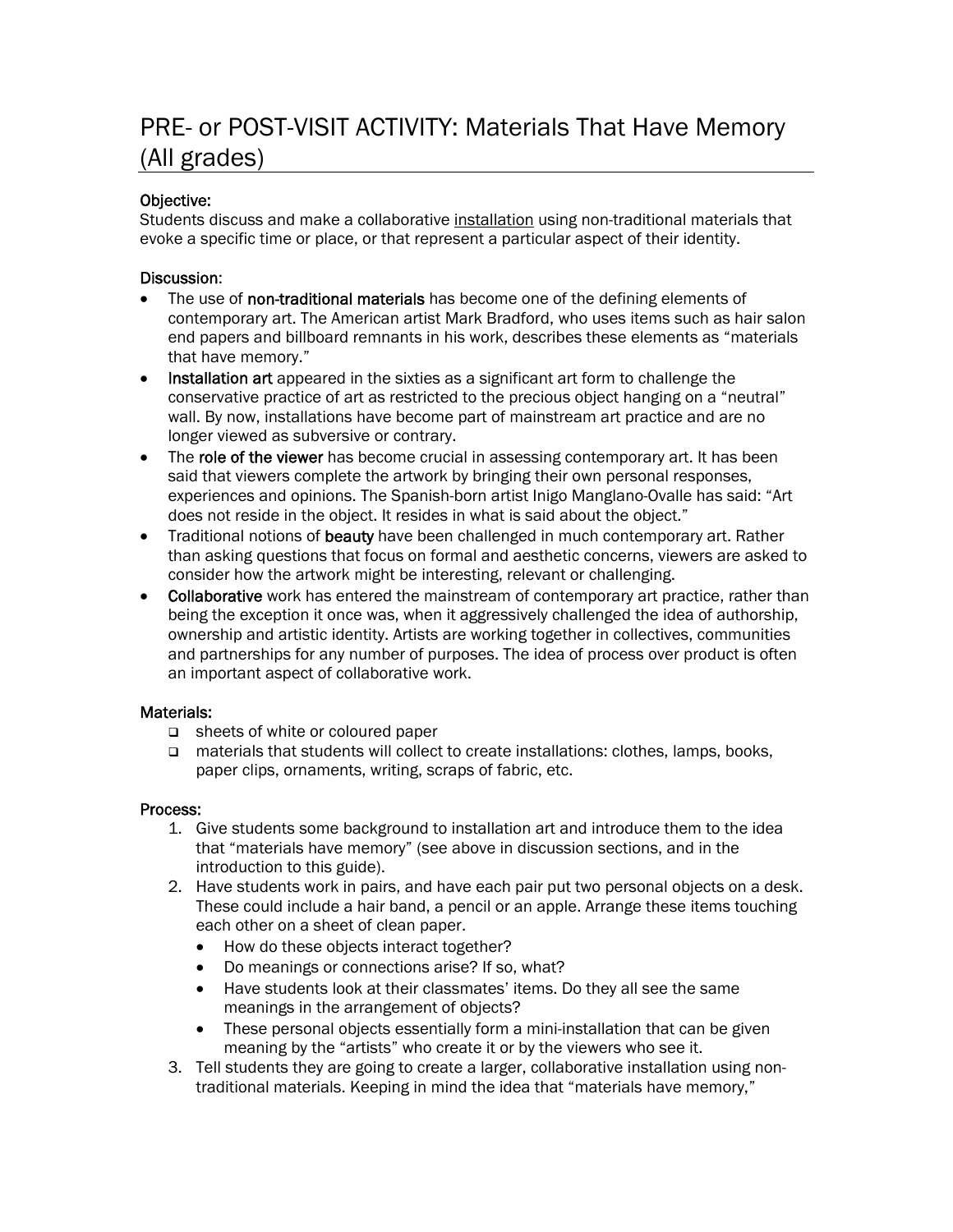students will think about materials that, for them, evoke a specific time or place, or that represent a particular aspect of their identity.

- 4. Have the students work in groups and decide what materials they would like to use, how they would like to assemble the materials, and what ideas and responses they want to evoke through their use of these materials.
- 5. Ask students to think about the importance of location or context in an artwork. Very different meanings or responses would arise from work installed in a museum to artwork in a school hallway. Where would they want to assemble their installation—in the classroom, outside the school, in the cafeteria? Where would they be allowed to install their work on the school grounds? What kinds of reactions to their work do they want?
- 6. Have students collect their materials (at home or school) and assemble their installation, preferably on site. Remind them to take into account any tools and equipment they might require—wood, nails, tape, paint, brushes, etc.
- 7. Discuss the work. What kind of response did the works receive? Did intended meanings correspond with the viewers' responses? What was the effect of specific materials on the class or school population?

### Conclusion:

- Discuss the process of creating a collaborative artwork. Much of contemporary artwork addresses the idea of process over product. Is this idea evident in the work that they created?
- What did viewers bring to the work that was unexpected?
- Were the ideas about the work, the meaning and materials interpreted as expected?
- How would they want to do it differently if they did it again?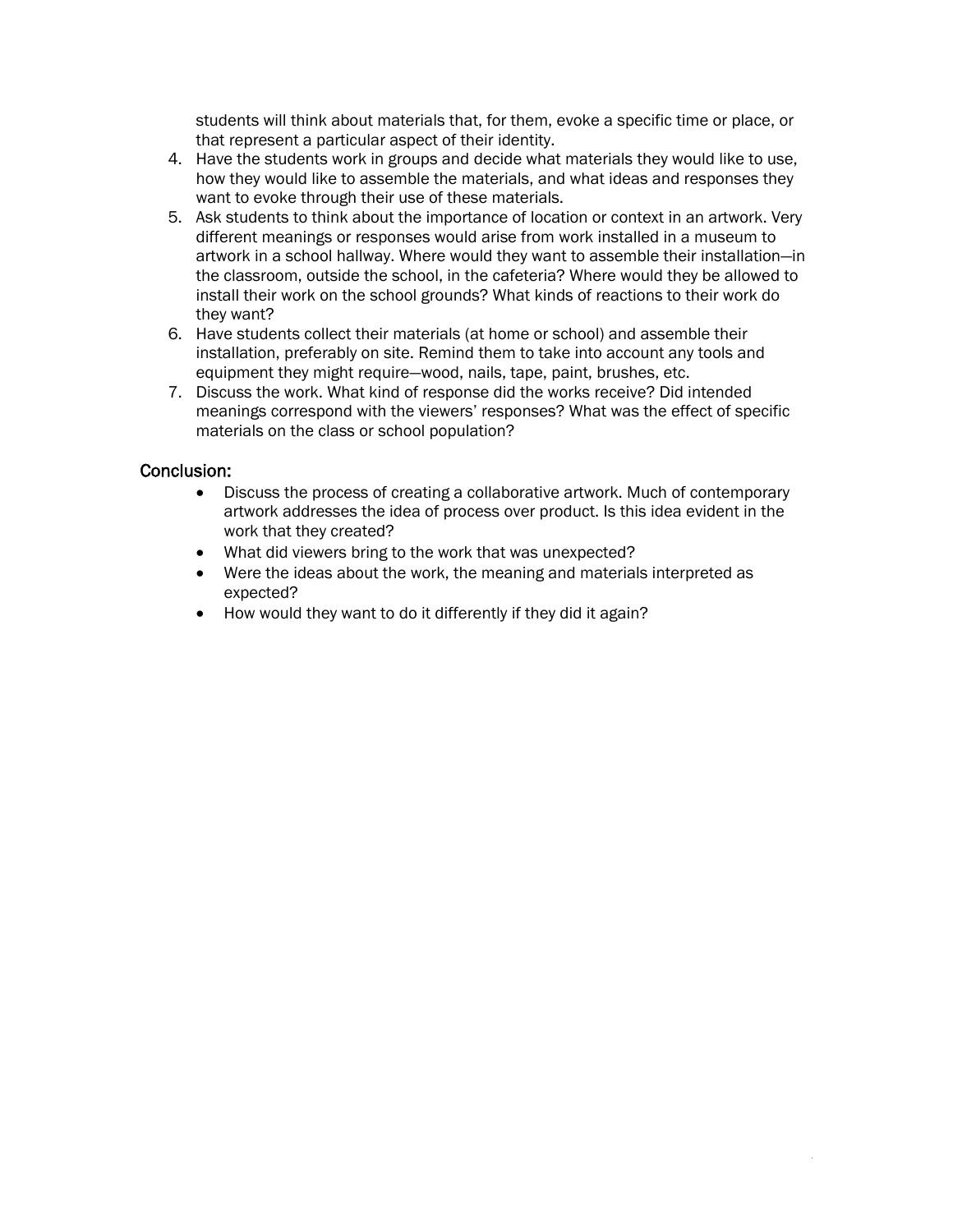### PRE- or POST-VISIT ACTIVITY: The Art of Performance Art (Intermediate and secondary students)

### Objective:

Students look at the characteristics of performance art and collaboratively develop and perform such a work

### Discussion:

(Additional information can be found in introductory section, under Contemporary Art 101)

- Performance art rose to popularity in the sixties and became firmly established as an art form in the seventies.
- Performance art emphasizes process rather than product, and although performances are often documented through video and photography, the work remains the transitory performance itself.
- The performance may be scripted or improvisational
- It may be performed in front of a selected audience, a random audience or a participatory audience.
- A performance may be created as an art intervention, where the performance will disrupt a public event or space. The objective could be to protest, to draw attention, to identify, to entertain, to interrupt, to provide commentary, to knit community—the objectives are as numerous as there are interventions.

### Materials:

- any materials or props the students want to bring in, adapt or make for their performance
- □ technology to support their performance
- camera and/or video equipment to document their performance

### Process:

- 1. Find out what, if anything, students know about performance art. Define and explain as much as required using above discussion as basis.
- 2. Ask each student to think of a gesture they can easily repeat. It could be pulling their ear, patting their head or raising a hand.
	- Ask five students to come up to the front of the class and, facing the class, perform their gesture together ten times.
	- Ask five more to come up and perform it in sequential order ten times.
	- Ask five more to come up and sit on a chair in front of the class, then stand, do the gesture, sit, stand, do it again—ten times.
	- Ask five more to stand with their backs to the class and perform their gesture ten times.
	- Ask five more to stand in a circle and perform their gesture ten times while looking at each other.
- 3. Ask students how the effect and meaning of the group performance of a simple gesture changed each time. What could such a performance be used to say? How could it be staged or presented differently to change the impact or meaning? What if someone came and covered a performer's head with a blanket? How could such a disruption be viewed? What if music were added?
- 4. Divide the class into small groups, and give each group a copy of The Characteristics of Performance Art (following page). Have them read and discuss. Tell them they are going to create and perform a performance art piece. They need to decide: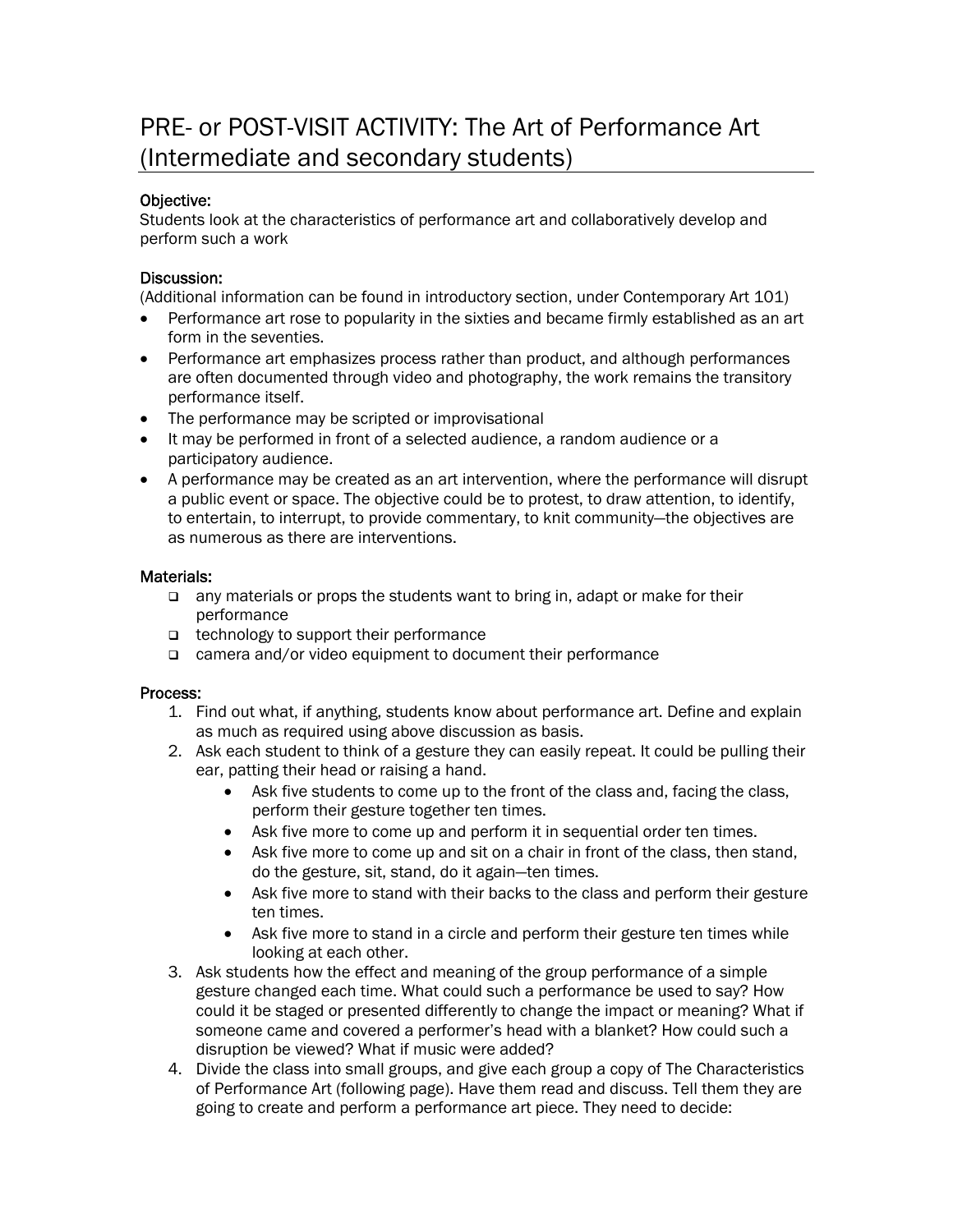- what shape their performance will take,
- how and where they will perform it,
- what materials/props/accessories/objects they will need to perform it, and
- how—and by whom—they would like it documented (video or photographs).
- 5. Have the students write out the objectives, criteria and description of their performance (lending weight to the idea that although performance might be an innovative art form, it is still taken seriously).
- 6. Have students perform their work. If they choose to perform it outside class, they must bring in the documentation to share with the class. (If older students warm to the idea of an intervention, they will need to perform it in a specific venue, which could range from the local mall to the school cafeteria.)
- 7. Students might like to take their performances further, show them elsewhere or put more work into the documentation for exhibition purposes.

### Conclusion:

Discuss the process. Helpful questions could include:

- Were the performances successful as artworks? Why or why not?
- Did the works have clear meaning? What gave the performance its meaning?
- Do they feel performance art has legitimacy as an art form? Why or why not?
- Would students consider doing other performances or staging interventions? Why? What? How?

### Follow-up:

Have students write an artist's justification for their piece. It could be written as a magazinetype article or as an expository essay. Or they could write a critical analysis on another group's performance piece.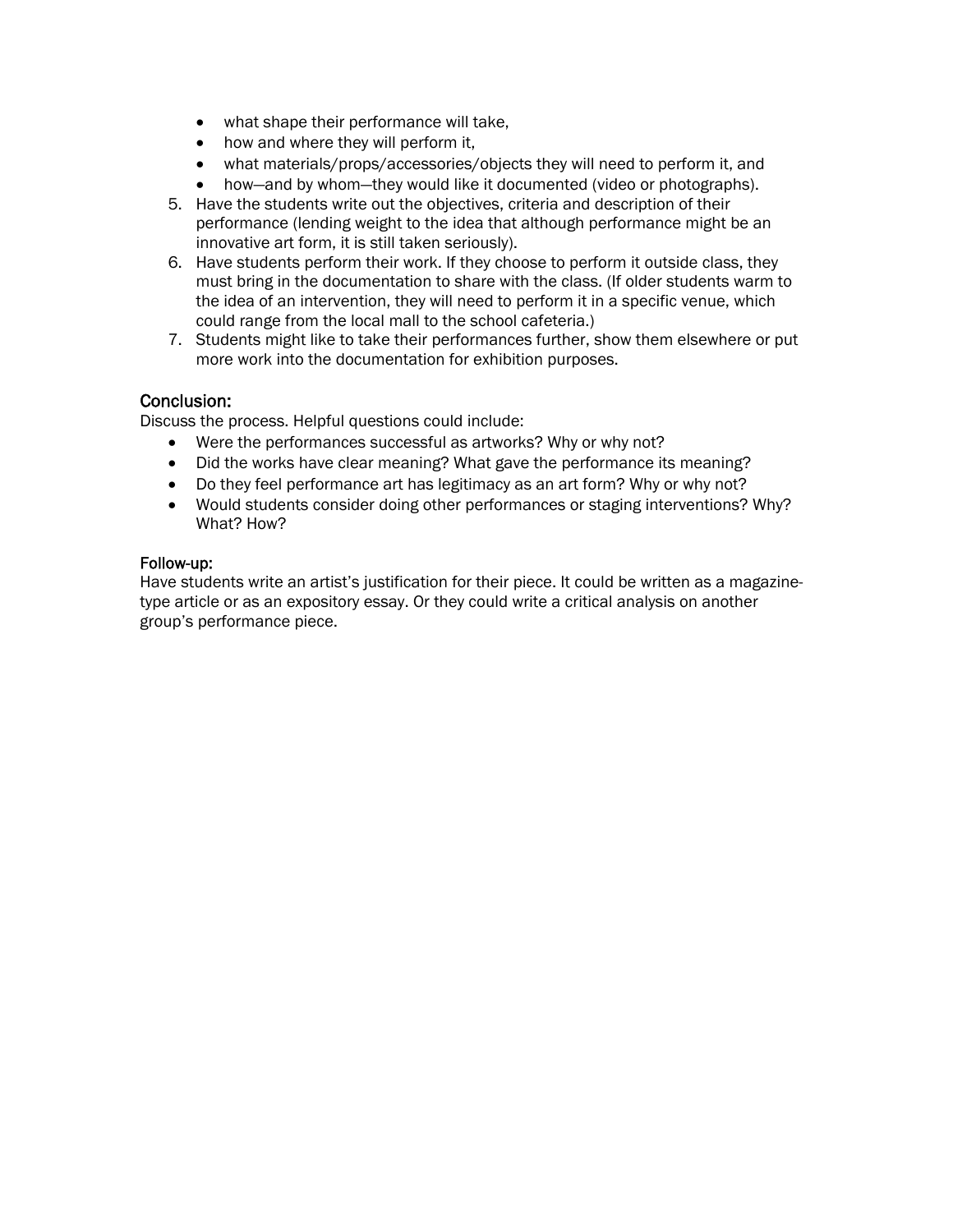### The Characteristics of Performance Art

- Performance Art is live.
- Performance Art has no rules or guidelines. It is art because the artist says it is art. It is experimental.
- Performance Art is not for sale. It may, however, sell admission tickets and film rights.
- Performance Art may be comprised of painting or sculpture (or both), dialogue, poetry, music, dance, opera, film footage, turned on television sets, laser lights, live animals and fire. Or all of the above. There are as many variables as there are artists.
- Performance Art is a legitimate artistic movement. It has longevity (some performance artists, in fact, have rather large bodies of work) and is a degreed course of study in many post-secondary institutions.
- Prior art movements inspired and helped pave the way for Performance Art.
- Performance Art is closely related to Conceptual Art.
- Performance Art may be entertaining, amusing, shocking or horrifying. No matter which adjective applies, it is meant to be memorable.

[Source: Rosalee Goldberg: "Performance Art: Developments from the 1960s," The Grove Dictionary of Art Online (Oxford University Press, Accessed 01/17/04) [http://www.groveart.com\]](http://www.groveart.com/)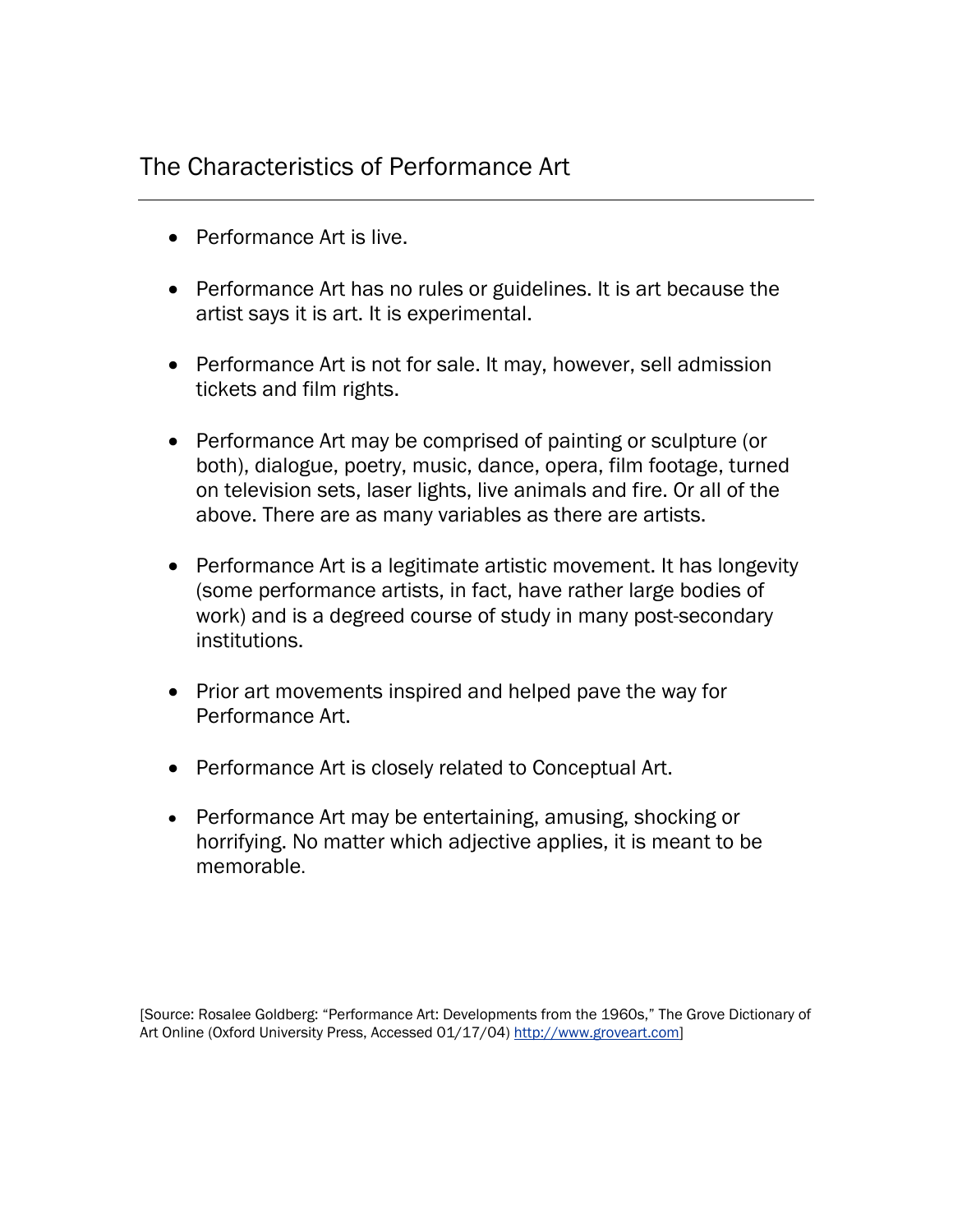### Objective:

Students analyze and discuss key issues in contemporary art.

### Discussion:

How does contemporary art defy expectations? Can a successful work of art make you feel uncomfortable? Must a work of art be beautiful? The parameters for contemporary art are very different from those of traditional art. The language, structures and framework for talking about it, along with the standards for critiquing it, must also fit contemporary art criteria.

The following definition—which was included in the first activity of this study guide—might be useful at any point in the following discussions. It is from *Art 21*, the PBS Documentary Series on Contemporary Art.

"Contemporary artists work in a globally influenced, culturally diverse and technologically advanced world. Their art is a dynamic combination of materials, methods, concepts and subjects that challenge traditional boundaries and defy easy definition. Diverse, eclectic contemporary artists are distinguished by the very lack of a uniform, organizing principle, ideology or 'ism'."

#### Materials:

 quotes and questions included in the Process (below) can be copied for the students to read.

#### Process:

- 1. Ask students how they would define contemporary art. Write their ideas on the board.
- 2. Divide the class into small groups. Assign each group one of the following questions for discussion:
	- What makes a work of art a work of art? Is contemporary art defined by particular boundaries?
	- Who decides what an artwork means—the artist, the viewer, the critic, the gallery, history?
	- What are the most important skills an artist can have? Why? Do contemporary artists need different skills than those needed by traditional artists?
	- The Vancouver artist Jeff Wall has said: "Good art must be beautiful to hold a viewer's attention." Must a work of art be beautiful? Why or why not? Are standards for viewing contemporary art different than those for traditional art? How?
	- Can a work of art be considered successful if it makes viewers uncomfortable or angry? How/why?
	- Does contemporary art have a purpose, a role or responsibility? How/for what/to whom?
	- In contemporary art, is the process or the product more important? What effect does this have on the work, on the viewer?
	- What is the role of the viewer in contemporary art? How is it different from the viewer's role in traditional art?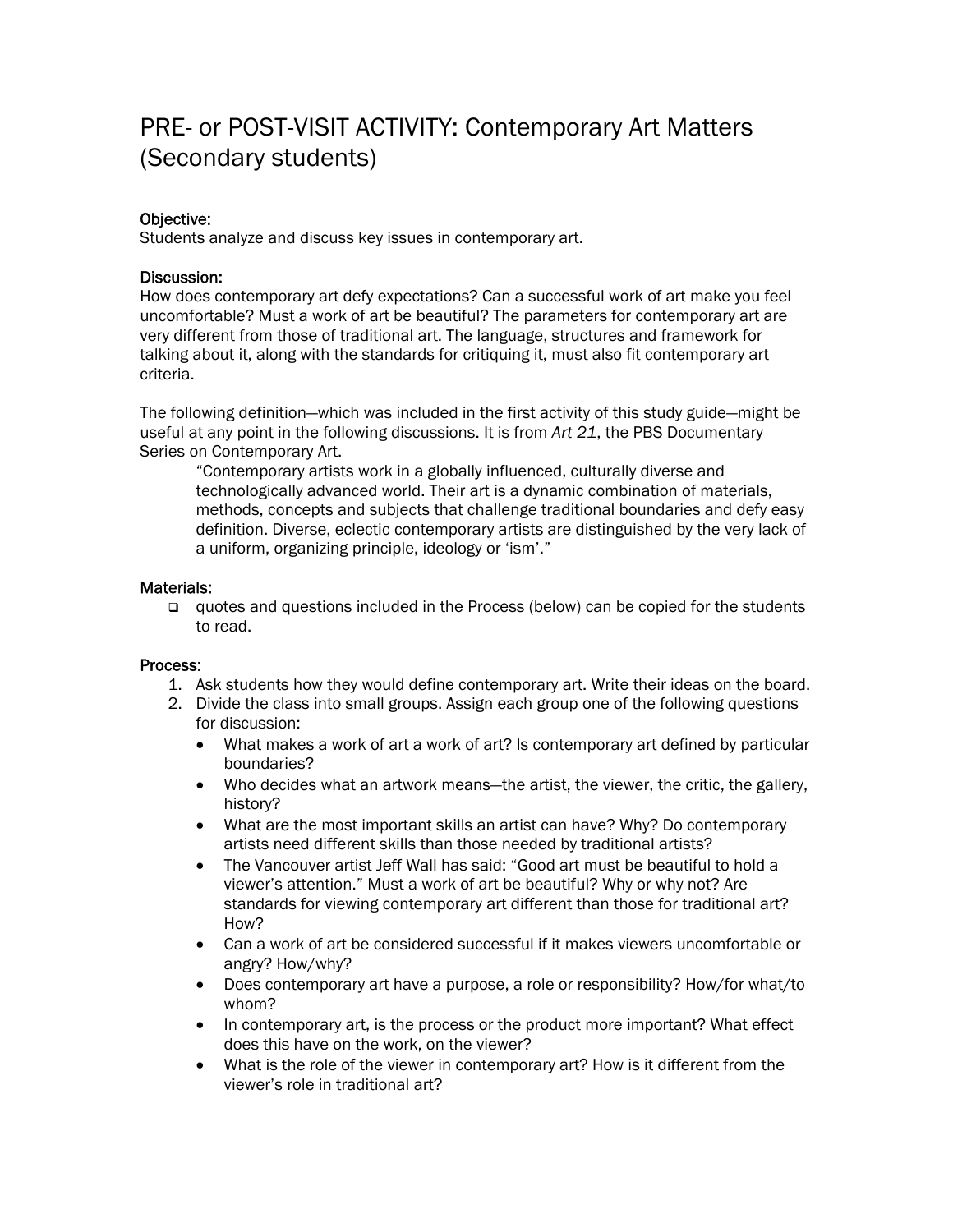- 3. Have each group report to the whole class on their discussion. Invite the other students to comment.
- 4. Give the students the following quote from the art historian Claire Bishop: "There can be no failed, unsuccessful, unresolved, or boring works of collaborative art because all are equally essential to the task of strengthening the social bond. While I am broadly sympathetic to that ambition, I would argue that it is also crucial to discuss, analyze, and compare such work critically as art." Either discuss as a class, or have students write individual responses for a later class discussion.

### Conclusion:

Go back to the board, and the definitions students gave earlier.

- **Would they change some of these now?**
- Do they have a clearer idea of what constitutes contemporary art?
- Do they feel they have better tools to approach contemporary art?
- Are there any unresolved issues they would like to investigate further?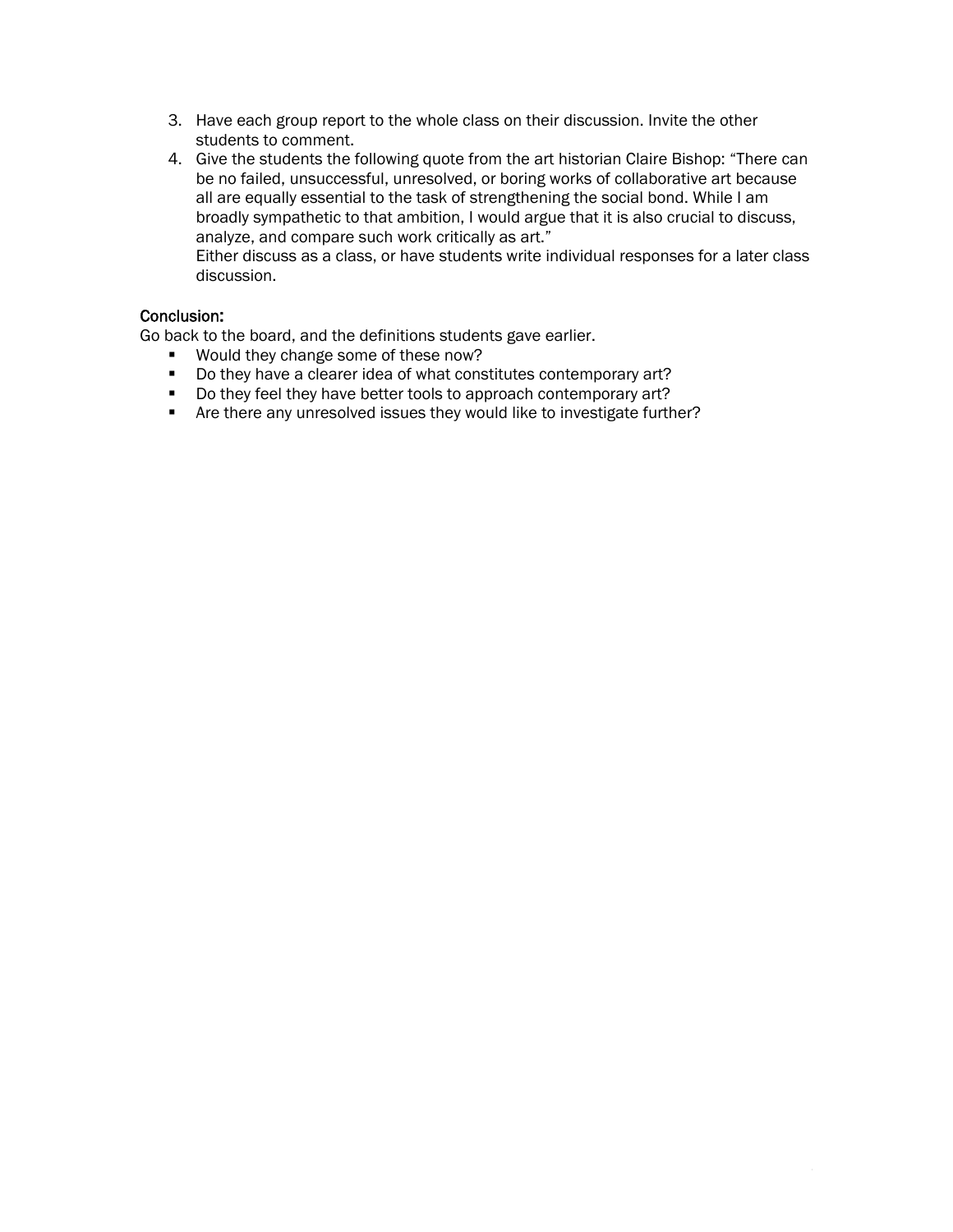### VOCABULARY

abstract: a style of art that can be practised in two ways:

- a. the artist begins with a recognizable subject and alters, distorts, manipulates or simplifies elements of it;
- b. the artist creates purely abstract forms that are unrecognizable and have no direct reference to external reality (also called non-representational art).

conceptual: art in which the ideas behind the creation of the work are seen as more significant than the end product. During the 1960s and '70s, conceptual artists rejected the idea of the unique, precious art object and focused on the importance of ideas to artistic practice.

figurative: art that represents, however altered or distorted, objects from the real world, especially the human figure.

installation: art that is created from a wide range of materials and installed in a specific environment. An installation may be temporary or permanent. The term came into wide use in the 1970s, and many installation works were conceptual.

multi-disciplinary: working with numerous artistic disciplines; for example: painting, photography and performance. Many contemporary artists are multi-discplinary.

performance art: works in any of a variety of media that are performed before a live audience. The performance itself, rather than a specific object, constitutes the artwork. Documentation is often an important part of the performance.

site-specific: created for a specific site or venue; usually the work is destroyed by the process of dismantling it.